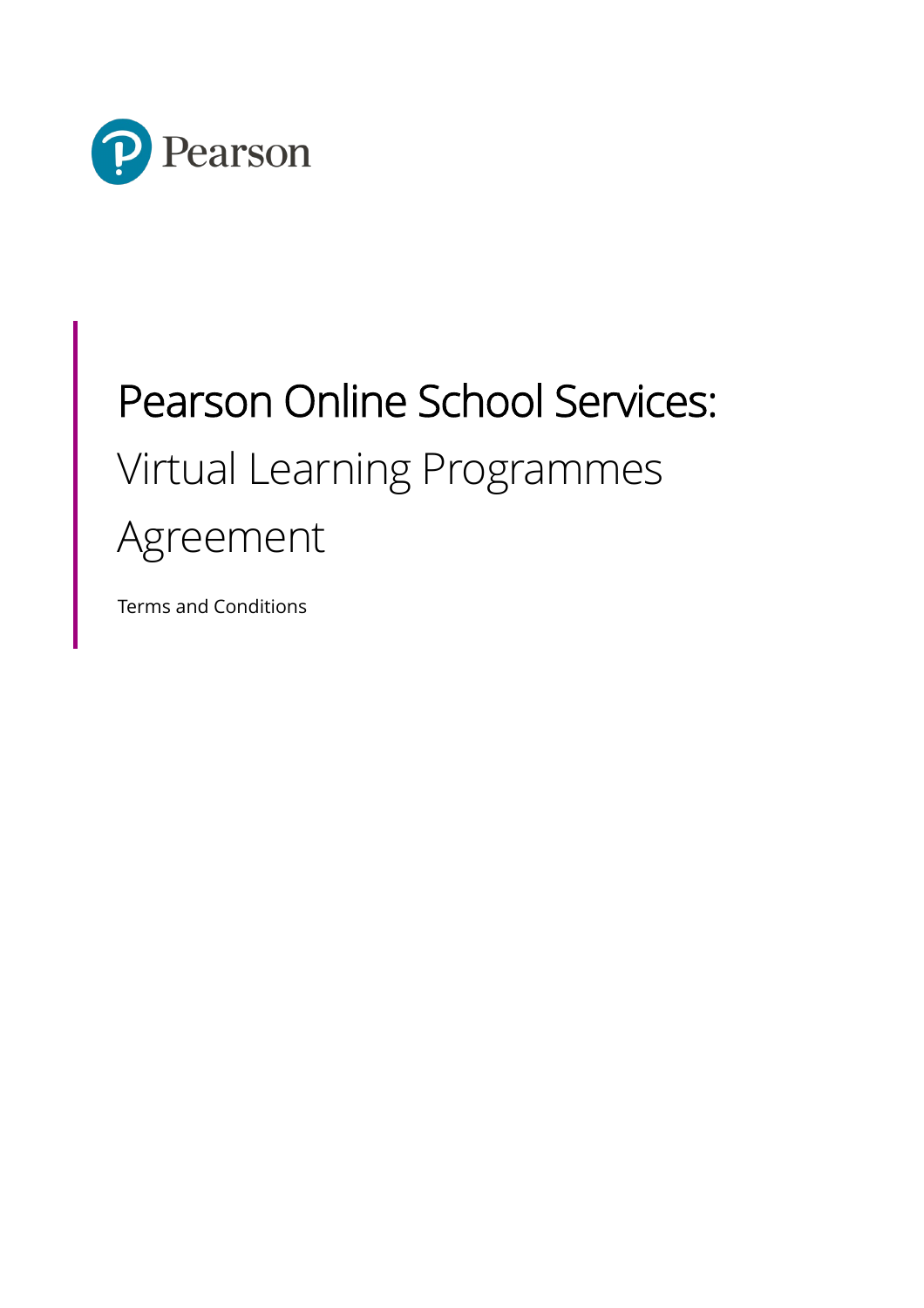## Contents

| $\mathbf 1$ . |     |  |
|---------------|-----|--|
| 2.            |     |  |
| 3.            |     |  |
|               | 3.1 |  |
|               | 3.2 |  |
|               | 3.3 |  |
|               | 3.4 |  |
|               | 3.5 |  |
|               | 3.6 |  |
| 4.            |     |  |
|               | 4.1 |  |
|               | 4.2 |  |
|               | 4.3 |  |
|               | 4.4 |  |
|               | 4.5 |  |
|               | 4.6 |  |
|               | 4.7 |  |
|               | 4.8 |  |
|               |     |  |
|               | 5.1 |  |
|               | 5.2 |  |
| 6.            |     |  |
| 7.            |     |  |
| 8.            |     |  |
| 9.            |     |  |
|               | 9.2 |  |
|               | 9.3 |  |
|               |     |  |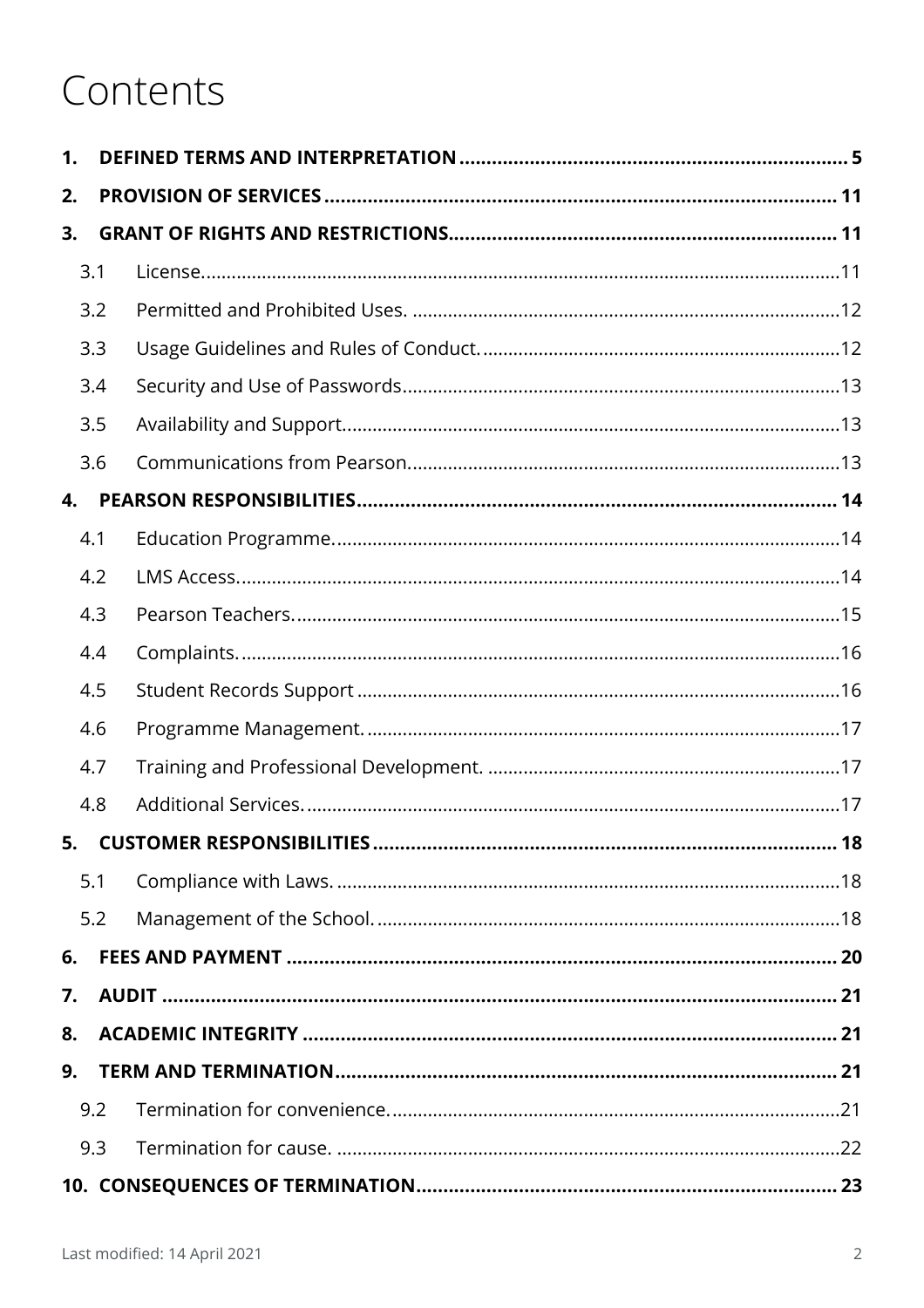| 11.1  |  |
|-------|--|
| 11.2  |  |
| 11.3  |  |
| 11.4  |  |
| 11.5  |  |
| 11.6  |  |
| 11.7  |  |
| 11.8  |  |
| 11.9  |  |
| 11.10 |  |
| 11.11 |  |
|       |  |
| 12.1  |  |
| 12.2  |  |
| 12.3  |  |
|       |  |
| 13.1  |  |
|       |  |
| 13.3  |  |
| 13.4  |  |
|       |  |
|       |  |
|       |  |
|       |  |
|       |  |
|       |  |
|       |  |
|       |  |
|       |  |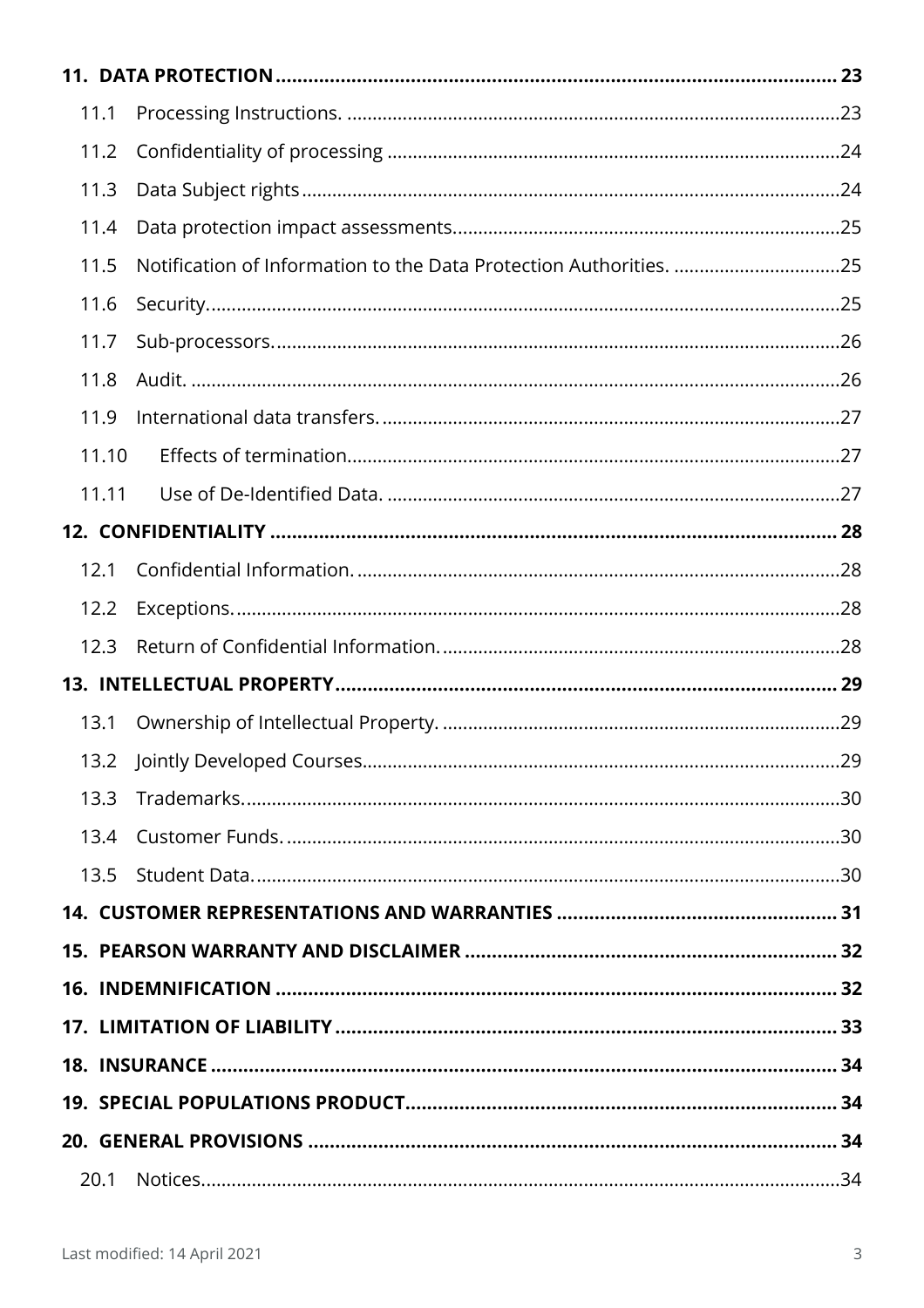| 20.2  |  |
|-------|--|
| 20.3  |  |
| 20.4  |  |
| 20.5  |  |
| 20.6  |  |
| 20.7  |  |
| 20.8  |  |
| 20.9  |  |
| 20.10 |  |
| 20.11 |  |
| 20.12 |  |
|       |  |
|       |  |
|       |  |
|       |  |
|       |  |
|       |  |
|       |  |
|       |  |
|       |  |
|       |  |
|       |  |
|       |  |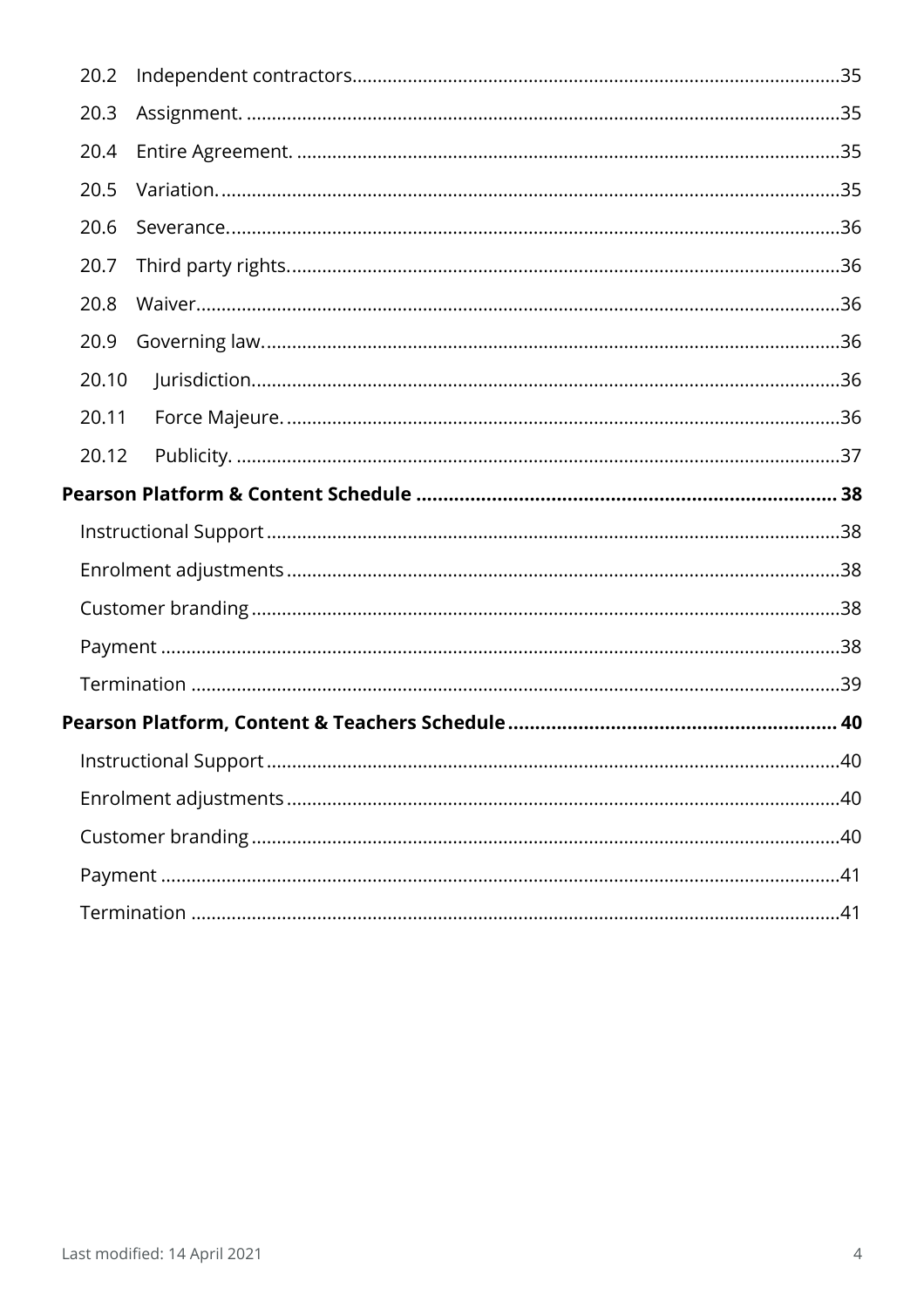### <span id="page-4-0"></span>1. DEFINED TERMS AND INTERPRETATION

- 1.1 These Terms and Conditions together with the Term Sheet form the agreement between the parties (the "Agreement"). Each successive Term Sheet signed by the parties will be treated as a separate agreement.
- 1.2 In this Agreement words and phrases have the meaning given to them in the Term Sheet and this clause 1.2:
	- a) "Academic Year" shall mean the school year as defined by the School Calendar under which Customer operates, not including any portion of the year allocated to "summer school" or any similar period, however designated, unless stated otherwise in the Term Sheet.
	- b) "Acceptable Use Policy" means that certain policy governing the use of Pearson electronic resources, including software, hardware devices and network systems, the most current version of which can be found at https://www.pearson.com/us/prek-12/products-services-teaching/online-blendedlearning-solutions/connections-learning/computer-hardware-software-policy.html, or such other URL as Pearson or its Affiliates may designate from time to time.
	- c) "Administrative Staff" means any and all individuals employed by or otherwise providing services for or on behalf of Pearson or Customer.
	- d) "Affiliate" means any company within the direct or indirect ownership or control of a party's ultimate parent company. In the case of Pearson the ultimate parent company is Pearson plc and Pearson plc and its Affiliates are the "Pearson Group";
	- e) "Authorised Users" shall mean the Students, Caretakers, Success Coaches, Teachers, Instructional Aides, Administrative Staff, and Mentors who are authorised to access the LMS, the Content and Courses pursuant to this Agreement.
	- f) "Caretaker" shall mean a parent or legal guardian of the Student or another adult specifically designated by the Student's parent or legal guardian, or the Student if over the age of 18.
	- g) "Certified" when used with respect to Pearson Teachers, shall mean that such teachers have qualified teacher status in England or Wales or an equivalent teaching qualification.
	- h) "Confidential Information" shall mean proprietary business, technical and financial information of each of the Parties, including for example and without limitation,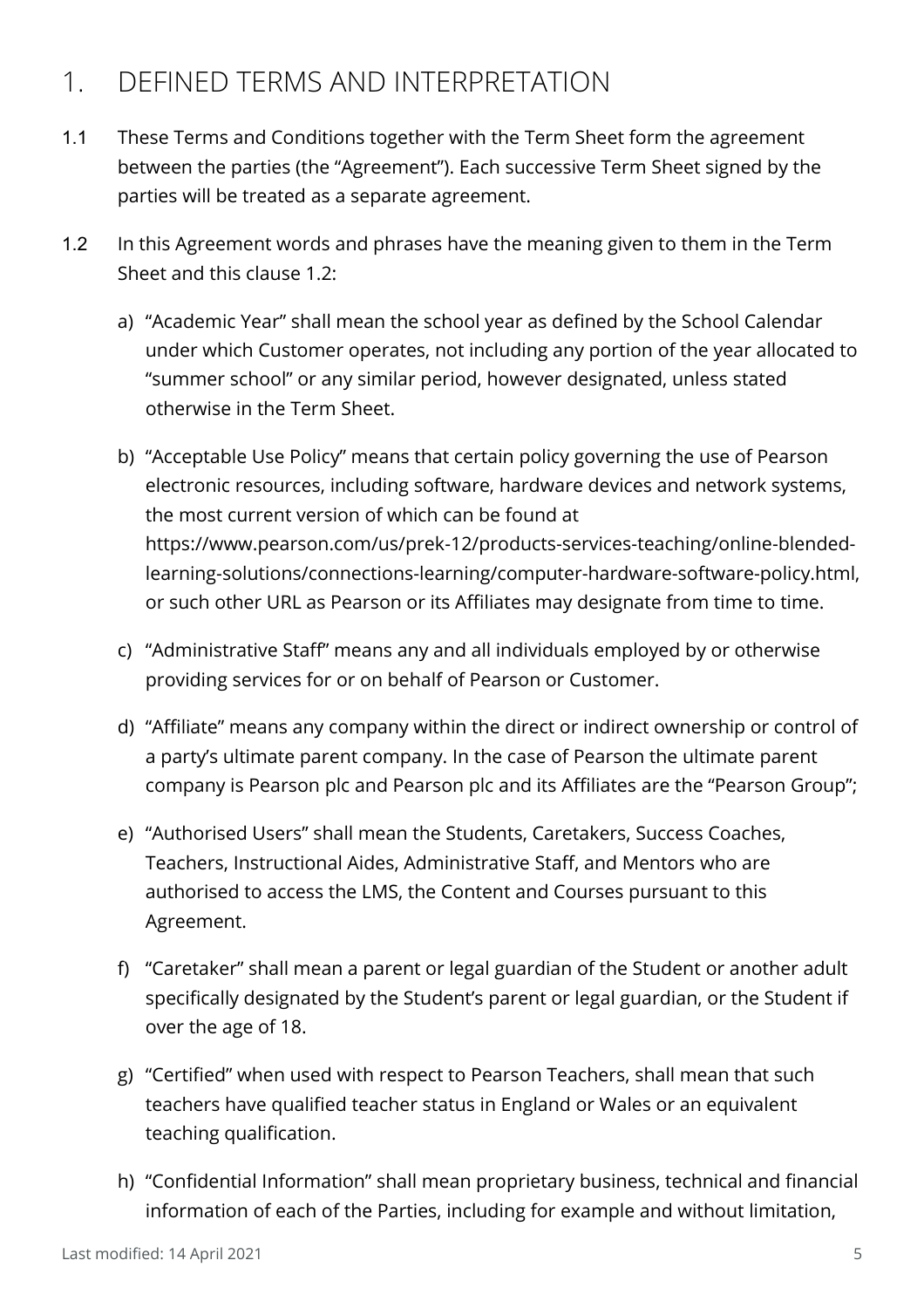each Party's respective information concerning: (a) business strategy and operations such as business plans, methods, marketing strategies, outreach plans and sales information, pricing information and customer and prospect lists, the identities and locations of vendors and consultants providing services or materials to or on behalf of the disclosing Party; (b) product development such as product designs and concepts; (c) financial information such as budget and expense information, economic models, pricing, cost and sales data, operating and other financial reports and analysis; (d) human resource information such as compensation policies and schedules, employee recruiting and retention plans, organisation charts and personnel data; (e) educational content, curricula, teaching outlines, lesson plans, testing processes and procedures; (f) Student Records and other Student-related or Caretaker-related personal information; (g) the terms of the Agreement; (h) login and password information for the LMS; (i) technical information such as development methods, computer software, research, inventions, the design and operation of the LMS; and (j) other similar non-public information that is furnished, disclosed or transmitted to the receiving Party or to which the receiving Party is otherwise given access by the disclosing Party, orally, in written form, in any type of storage medium, or otherwise. Confidential Information, in whatever form provided, shall remain the exclusive property of the disclosing Party at all times, and the Parties hereby acknowledge and agree that all such Confidential Information of a Party are its trade secrets. Except as specifically provided for herein, nothing contained in the Agreement or herein shall be construed as granting or conferring any rights in any Confidential Information disclosed to the receiving Party, by license or otherwise.

- i) "Content" means the components of a Course and/or SDR licensed, designed, developed, owned or provided by Pearson and its third party content partners and delivered in an online format through the LMS or in an offline format (textbooks and other materials) to teach Students in various subjects in grades K–12 and/or to deliver resources in connection with the Services. Content may include courseware, data, documentation, text, audio, video, graphics, animation, drawings, programming, icons, images, pictures, charts, and, in the case of Courses delivered via the LMS, tutorials and LiveLesson® sessions. Pearson reserves the right to add Content, withdraw Content, modify and/or offer substitute Content, in its sole discretion.
- j) "Course" means a programme of instruction provided by Pearson, which includes Content accessed through the LMS and may include support from Pearson Teachers and/or Instructional Aides, as specified in the Term Sheet.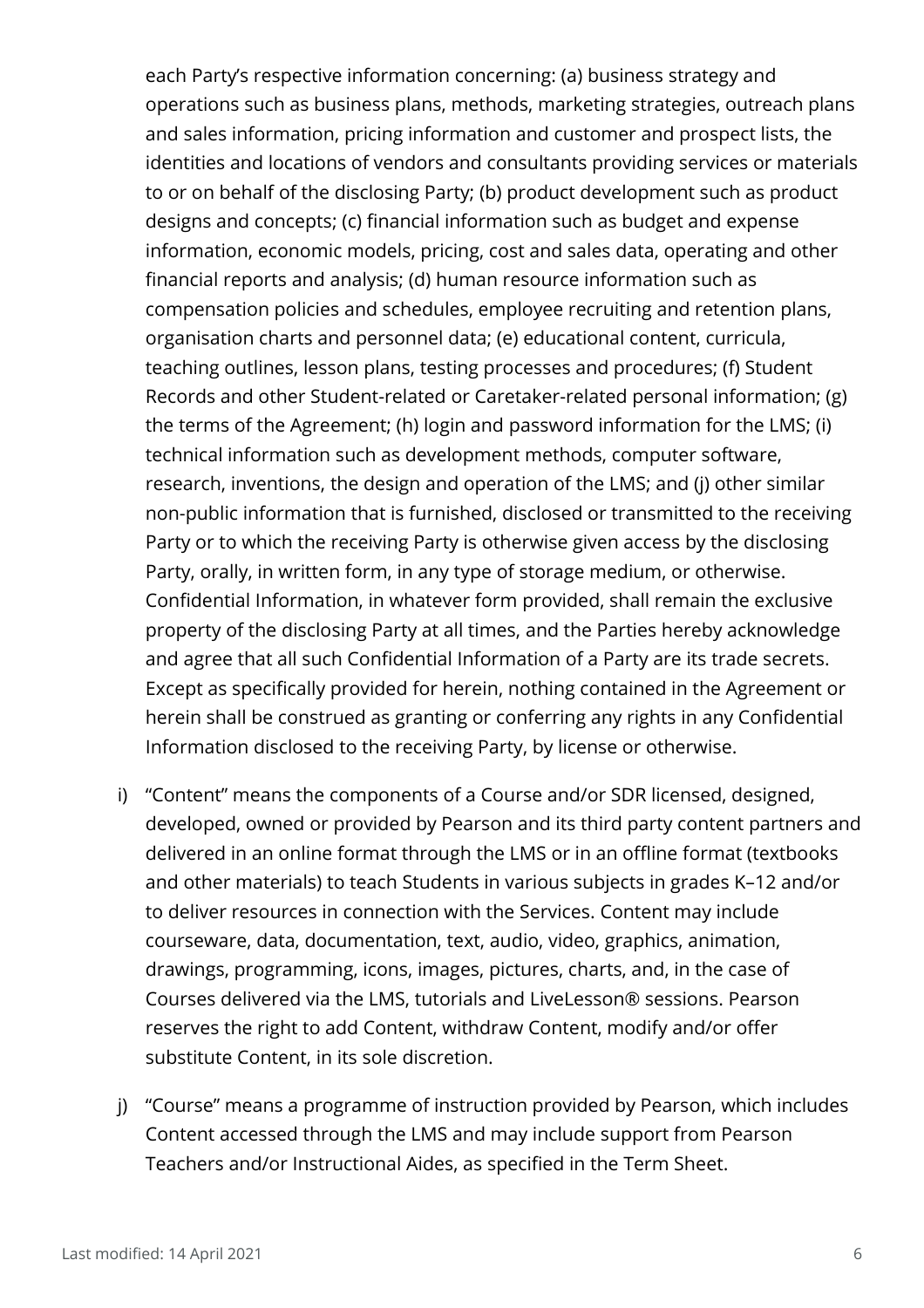- k) "controller", "data subject", "personal data, "processor" and "processing" all have the meaning given under the Data Protection Laws;
- l) "Customer Personal Data" means personal data processed by Pearson as a processor or sub-processor for and on behalf of Customer;
- m) "Data Protection Laws" means: i. prior to 25 May 2018, Directive 95/46/EC of the European Parliament and of the Council on the protection of individuals with regard to the processing of personal data and on the free movement of such data; and ii. on and after 25 May 2018, the GDPR (as defined below), iii. including implementing and supplemental legislation; f) "GDPR" means Regulation 2016/679 of the European Parliament and of the Council on the protection of natural persons with regard to the processing of personal data and on the free movement of such data, and repealing Directive 95/46/EC;
- n) "Derivative Works" include any translation, editorial revision, annotation, elaboration, or other modification, correction, addition, enhancement, extension, condensation, upgrade, improvement, compilation, abridgement or other form in which the Content may be recast, transformed or adapted, including but not limited to all forms in which such Derivative Works may or may not infringe any of the copyrights in the Content.
- o) "Educational Products and Services" means the educational products and/or services to be provided by Pearson to Customer pursuant to this Agreement.
- p) "Education Programme" means such Pearson-provided virtual education products, including Pearson's LMS and any successor technology platform, and associated support services as are identified in the Term Sheet.
- q) "Enrolment Leads" shall mean the Caretaker names, contact information, demographic and other information developed and collected through Pearson marketing efforts (including but not limited to Public Information Campaigns defined herein) at any time before, during or after the Term, including leads, developed and collected through radio, online and television advertisements, online and in person information sessions, any Pearson website, surveys and petition gathering efforts, and other marketing activities performed on behalf of Pearson and/or the Customer;
- r) "GDPR" means Regulation 2016/679 of the European Parliament and of the Council on the protection of natural persons with regard to the processing of personal data and on the free movement of such data, and repealing Directive 95/46/EC;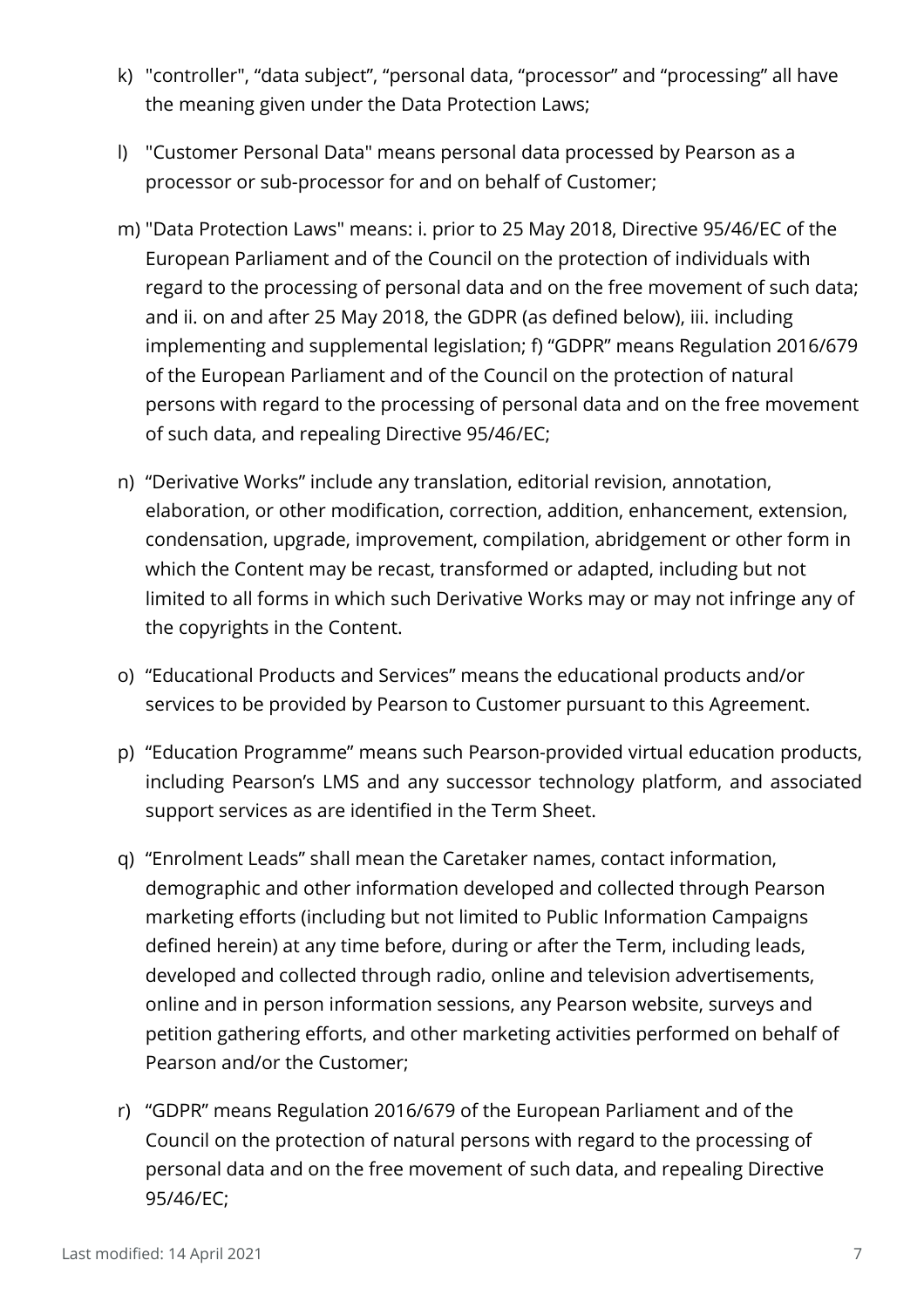- s) "LMS" means the website or Learning Management System (also sometimes referred to as "Pearson Connexus®" or "Connexus®") with the URL http://www.connexus.com, or such other URL as Pearson or its Affiliates may designate from time to time, through which Authorised Users access Pearson Content via a secure, password protected website. The features and functions of the LMS may be modified and/or updated from time to time by Pearson. Access to the LMS is governed by the Terms of Use located at https://support.ems.connexus.com/hc/en-us/articles/115004881953-Terms-of-Use and defined herein.
- t) "Instructional Aides" means any and all individuals who are involved in supporting, facilitating or assisting in the provision of instruction, assessment and/or other Services to Students. Instructional Aides may include Tutors if the Term Sheet identifies that Pearson is providing tutoring services.
- u) "Instructional Services" means the provision of Pearson Teachers or other professionals necessary to fully deliver the Education Programme to Students. Teachers shall have qualified teacher status in England or Wales or an equivalent teaching qualification and experience in teaching the subject-matter. Teacher responsibilities shall include integrating state-of-the-art instructional tools and the Content to engage and instruct Students; creating individualised lesson plans and instruction; providing engaging real-time instruction and one-on-one support via LiveLesson® sessions, phone and e-Mail; and tracking Student progress.
- v) "Intellectual Property" means collectively, rights under patent, trademark, copyright and trade secret laws, and any other intellectual property or proprietary rights recognised in any country or jurisdiction worldwide, now or in the future, including but not limited to, moral rights, industrial design rights and similar rights, and shall in all cases include Enrolment Leads, data and materials and other related collateral developed by Pearson, regardless of whether such data, materials and collateral are developed specifically for the Customer.
- w) "Pearson Online Academy" or "POA" means the Pearson Online Academy UK, an online private school operated by Pearson.
- x) "Privacy Policy" means that certain statement of Pearson's practices for handling personally identifiable and non-personally identifiable information gathered by Pearson through the LMS or any website maintained by Pearson from time to time. Pearson's Privacy Policy is accessible from the log-in page of the LMS.
- y) "Related Services" shall mean services related to the provision of speech therapy, occupational therapy, physical therapy, counselling, social skill development,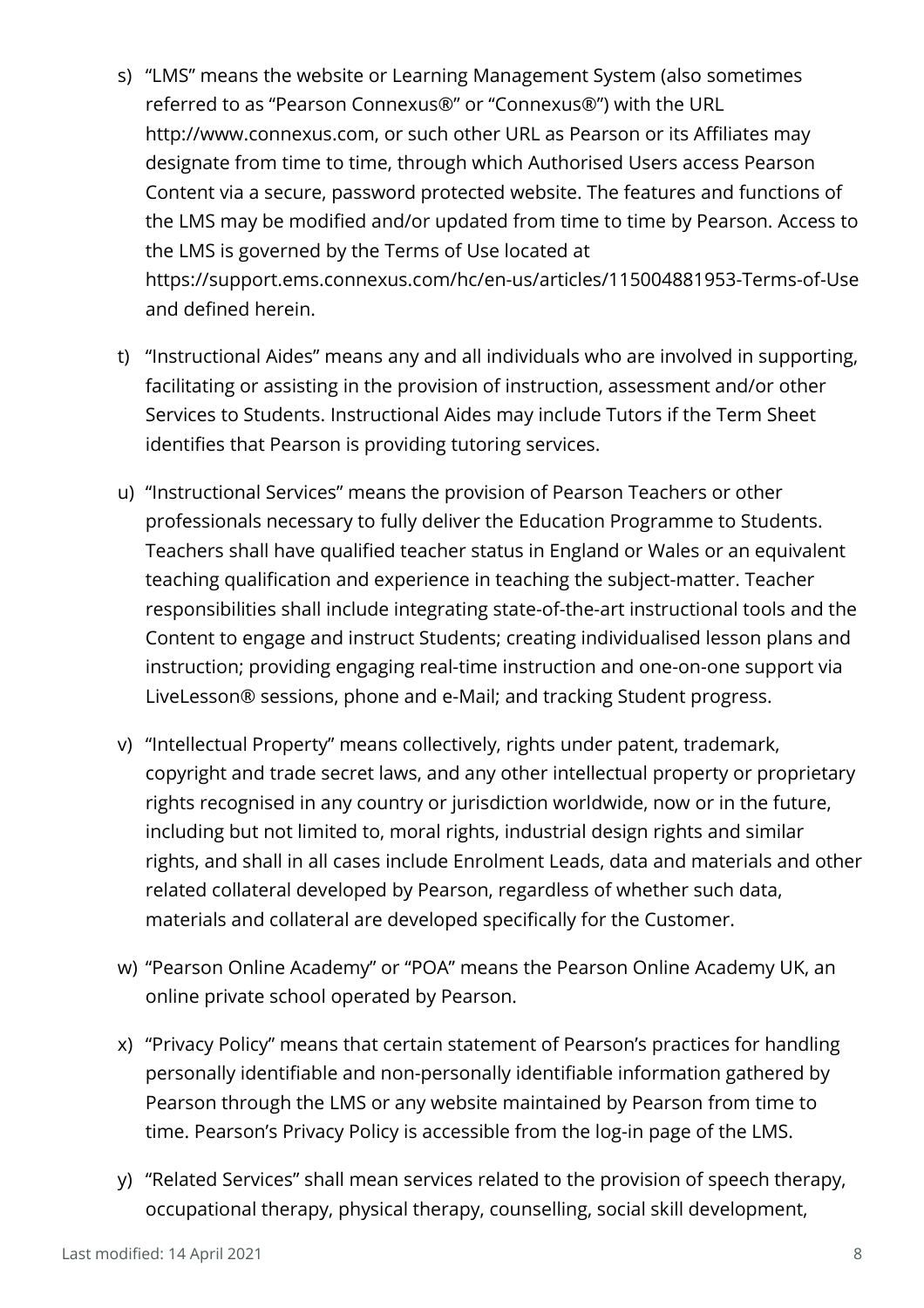psych-educational evaluations, closed captioning, sign language interpreting, transition and job coaching, academic support for the vision and hearing impaired, adapted physical education, assistive technology, and other services of a similar nature.

- z) "School" means a Customer-sponsored virtual academic programme.
- aa)"School Calendar" shall be the days when Services under this Agreement will be delivered to Students. Pearson will provide Services on those days established to be the School Calendar for the Academic Year, except that Students may continue to report attendance during scheduled school holidays to the extent permitted under any applicable law. The School Calendar for each Academic Year shall be as approved by Customer and Pearson taking into account all reasonable comments and suggestion by Pearson and shall meet any regulatory requirements for days and hours of instruction required by law or regulation.
- bb) "School Handbook" shall mean the set of policies, rules and guidelines that are to be followed by Students, Instructional Aides and Mentors.
- cc) "SDR" means Service Delivery Resource and relates to any tools, instructions, assessments or other support materials used in the delivery of Services, either through the LMS or otherwise.
- dd) "Security Incident" means a breach of security leading to the accidental or unlawful destruction, loss, alteration, unauthorised disclosure of or access to Customer Personal Data. Security Incidents do not include unsuccessful attempts or activities that do not compromise the security of encrypted Customer Personal Data;
- ee)"Services" means any service provided by Pearson to Students, including therapeutic or educational services, under the terms of the Agreement between Customer and Pearson.
- ff) "Schedule" means each of the schedules to these Terms and Conditions. The Term Sheet indicates which of the schedules apply to and are incorporated in this Agreement.
- gg)"Special Education Services" shall mean all necessary special education programmes and services, including the development and implementation of individualised education plans, ESOL plans, gifted education plans, handling administrative proceedings and specialised services, submitting any required reports, applying for and administering supplemental funding, providing other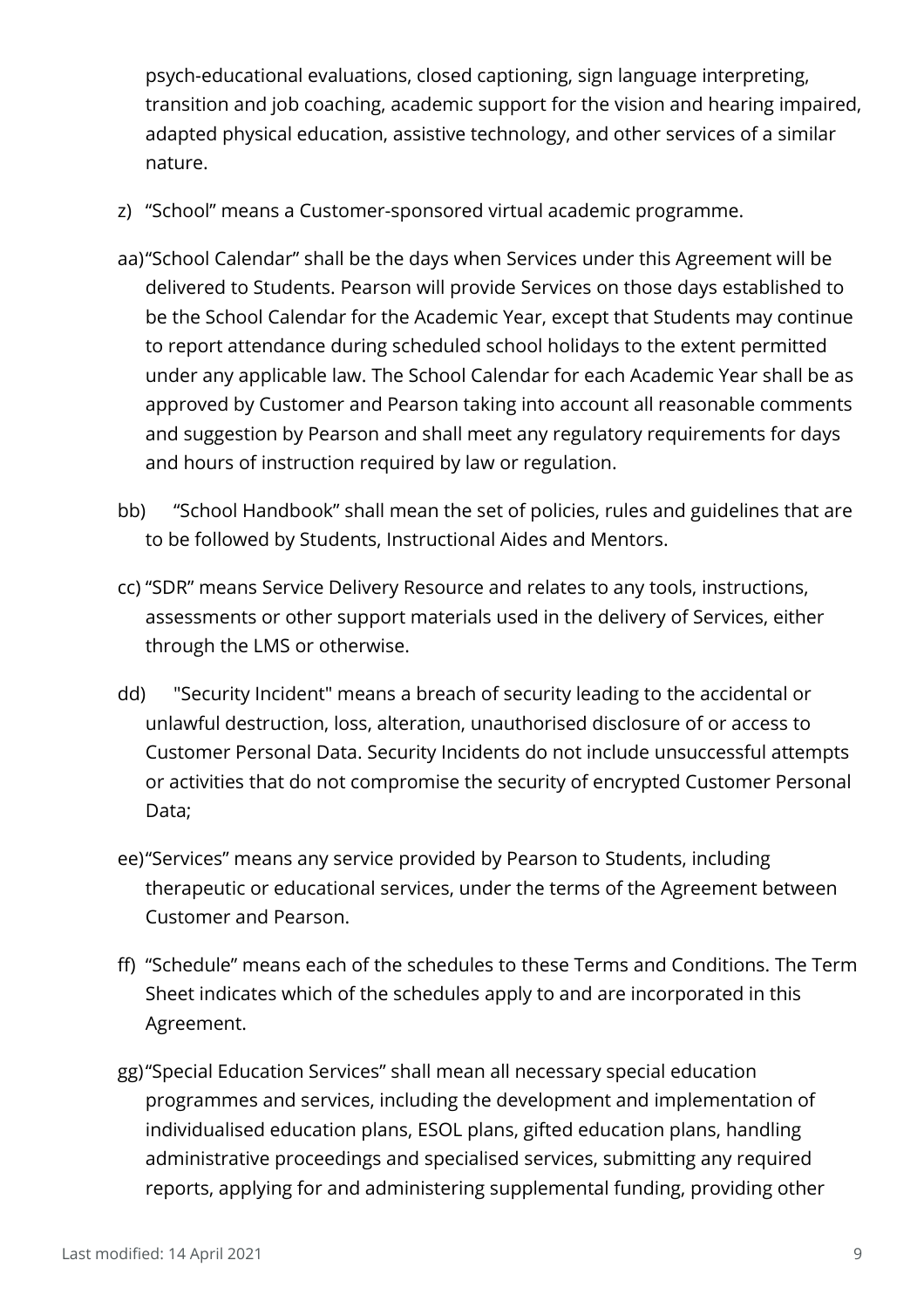Related Services and all other administrative services associated with the delivery of services to Special Educational Needs Students.

- hh) "Special Educational Needs Students" shall mean Students (as hereinafter defined) with a disability who require specially designed instruction, accommodations and/or modifications to meet such Student's unique needs.
- ii) "Student" means any person who is enrolled in one or more Courses under the terms of the Agreement.
- jj) "Student Records" shall mean any educational records which Customer is required to retain in accordance with applicable law.
- kk)"Success Coach" shall mean a Caretaker of the Student or another adult specifically designated by the Student's Caretaker, or the Student where over the age of 18, who will be responsible for all of the non-instructional aspects of the Student's virtual learning programme that contribute to a Student's success, including but not limited to monitoring Student attendance, monitoring Student progress, encouraging Students to complete assignments and turn in work, communicating with Caretakers in situations where the Success Coach and Caretaker are not one and the same person, and notifying Teachers when Students are struggling or experience academic or personal issues that might inhibit academic achievement. Additionally, Success Coaches may be responsible for receiving materials from Pearson and distributing them to their Students.
- ll) "Teacher" means any and all educators (including Pearson Teachers) involved in providing instruction, assessment and/or other educational support of Students pursuant to the terms of the Agreement.
- mm) "Term Sheet" means a term sheet executed by Pearson and Customer which incorporates these Terms and Conditions.
- nn) "Terms of Use" means certain rules governing how Authorised Users may and may not use the LMS and any Content accessible through such LMS. The Terms of Use are accessible from the log-in page for the LMS.
- oo) "Tutors" means individuals employed or contracted by Pearson to provide tutoring services with respect to one or more Courses. Tutors may or may not hold teaching credentials.
- 1.3 A reference to a statute or statutory provision is a reference to it as amended or reenacted. A reference to a statute or statutory provision includes any subordinate legislation made under that statute or statutory provision, as amended or re-enacted.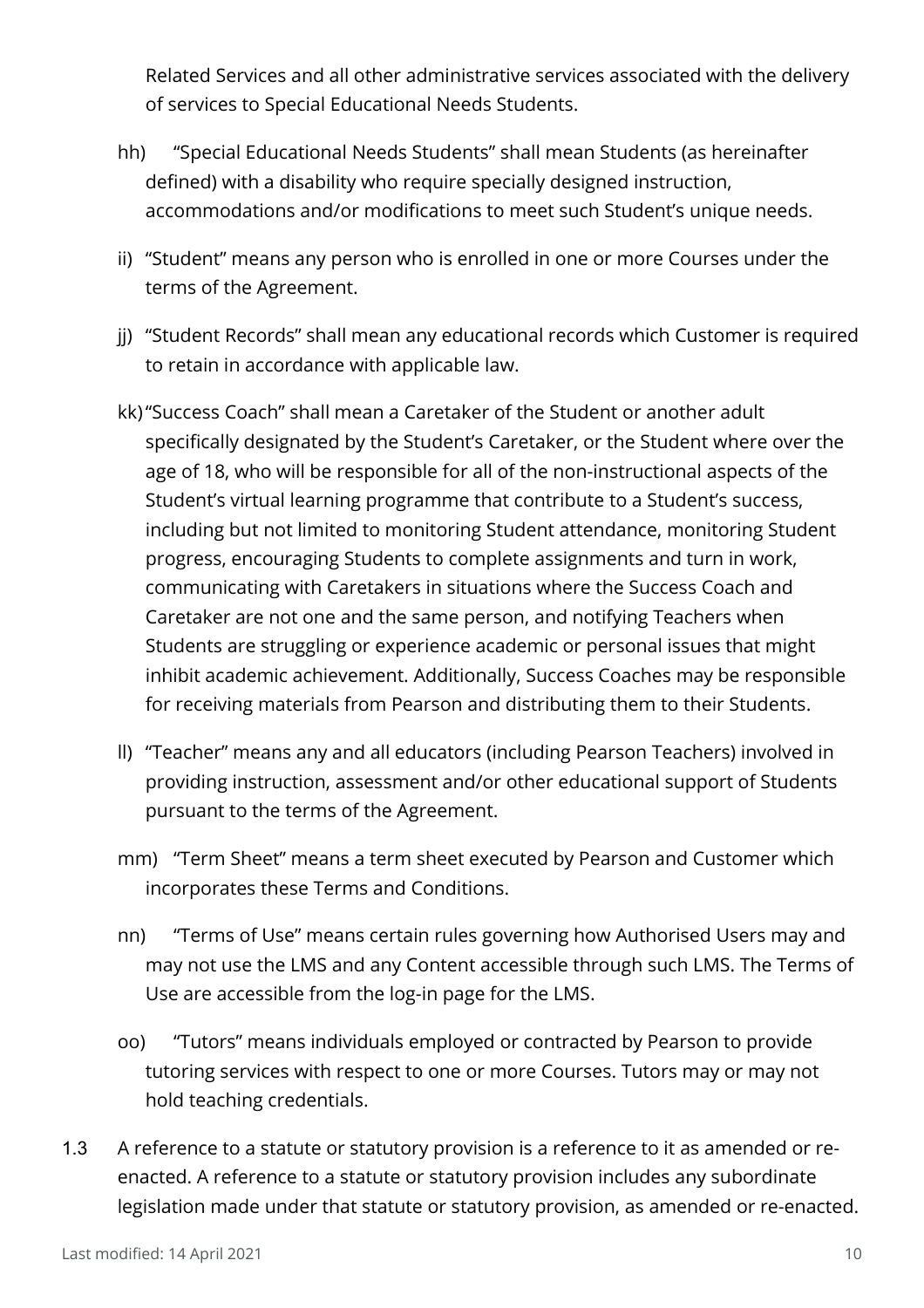- 1.4 A reference to writing or written includes email.
- 1.5 Any words following the terms "including", "include", "in particular", "for example" or any similar expression shall be construed as illustrative and shall not limit the sense of the words, description, definition, phrase or term preceding those terms.
- 1.6 References to clauses and Schedules are to the clauses and Schedules of this Agreement; references to paragraphs are to paragraphs of the relevant Schedule.
- 1.7 The headings in this Agreement will not affect its interpretation.

### <span id="page-10-0"></span>2. PROVISION OF SERVICES

- 1.1 Pearson shall deliver to Customer the Education Programme as outlined in this Agreement. Customer will provide all other resources, materials, products and services and take all other actions required for the establishment and operation of Customer's School, in accordance with Customer's policies.
- 1.2 The Customer acknowledges that each Student (or each household as applicable) shall be required to have access to the Internet for a sufficient amount of time to complete the Education Programme (including assignments, online communication and collaboration, research and access to supplemental online resources). Customer shall advise Students that high-speed access will provide for optimal participation

### <span id="page-10-1"></span>3. GRANT OF RIGHTS AND RESTRICTIONS.

#### <span id="page-10-2"></span>*3.1 License.*

Pursuant to this Agreement, Pearson hereby grants to Customer a non-exclusive, nontransferable, royalty-free, limited license during the Term for Authorised Users to access and use the LMS and the Content contained therein, in connection with the receipt of Educational Products and Services under the Agreement, subject to compliance by the Customer with this Agreement and compliance by the Customer and Authorised Users with the Terms of Use. Pearson may update the features and functions of the LMS from time to time. Any right to use Content shall be solely for the applicable Courses for which a Student is enrolled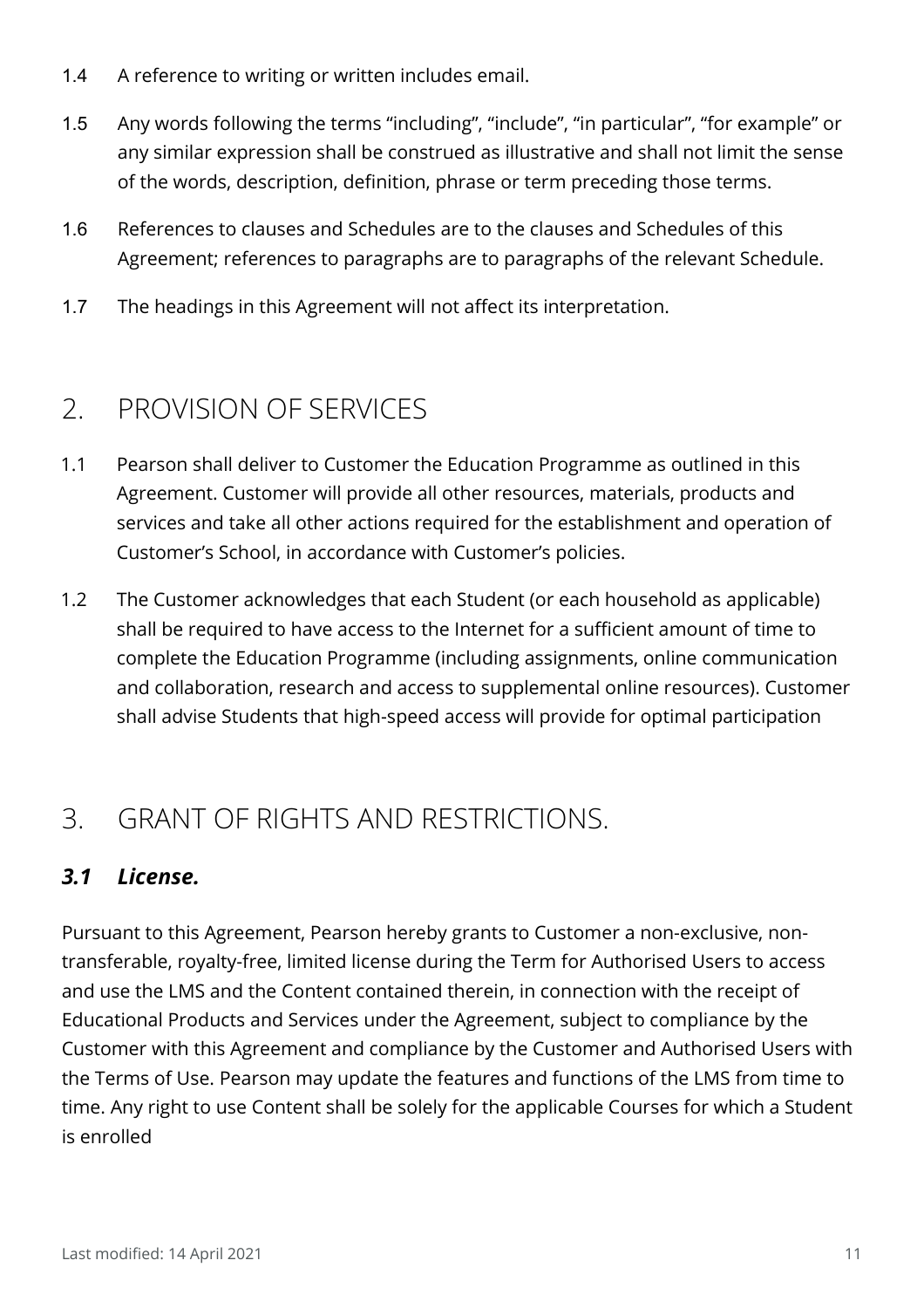#### <span id="page-11-0"></span>*3.2 Permitted and Prohibited Uses.*

All rights not expressly granted to Customer and Authorised Users under this Agreement are reserved to Pearson, and any uses of the LMS or any Content by Customer and Authorised Users not expressly permitted in this Agreement are strictly prohibited.

Specifically, Customer will not, and will not permit Authorised Users, Customer's employees or agents or any third party to: (i) access the LMS or Content except in connection with Courses for which a Student is enrolled; (ii) use Content except in strict compliance with the Agreement and the Terms of Use; (iii) copy, reproduce, modify, alter, transfer, transmit, perform, publish, display, sub-license, distribute, circulate, provide access to, rent, or create Derivative Works from the Content or any portion thereof, except as specifically permitted by the Agreement and the Terms of Use; (iv) decompile, reverse engineer, disassemble, or otherwise determine or attempt to determine the source code (or the underlying ideas, algorithms, structure or organisation) of the Content or the LMS; (v) upload files that contain viruses, Trojan horses, worms, time bombs, cancelbots, corrupted files, or any other similar software or programs that may damage the operation of the LMS or the Content; (vi) take any actions, whether intentional or unintentional, that may circumvent, disable, damage or impair the control or security systems of the LMS or the Content, nor allow or assist a third party to do so; (vii) use the Content in a manner that disparages the LMS, the Content, Pearson or its content providers, or in any manner that Pearson may, in its sole discretion, deem inappropriate; or (viii) disclose Log-In Information (as defined in clause 3.4 below) or permit access to the LMS and/or the Content by unauthorised persons using an Authorised User's Log-In Information.

#### <span id="page-11-1"></span>*3.3 Usage Guidelines and Rules of Conduct.*

The Customer (including its employees and agents) and Authorised Users may use the LMS and the Content for bona fide educational and other contracted-for purposes only. Customer will comply and assure compliance by its employees, agents and the Authorised Users with this Agreement, Terms of Use, Privacy Policy, Acceptable Use Policy, School Handbook and other applicable Pearson policies, as updated from time to time by Pearson in its sole discretion. Customer acknowledges that Pearson may also institute basic rules for academic and personal conduct for Authorised Users' use of the Content and the LMS, and that Pearson will enforce those rules in its sole discretion, including recommending to Customer the termination of access for Authorised Users in the event of their failure to adhere to those rules. Included in the rules of conduct shall be prohibitions against any Authorised User's attempt to make inappropriate communication or contact with any other Authorised Users through the LMS, as well as, hacking, viral infection, or other technical attempts to gain unauthorised access to or cause damage to the LMS. Customer shall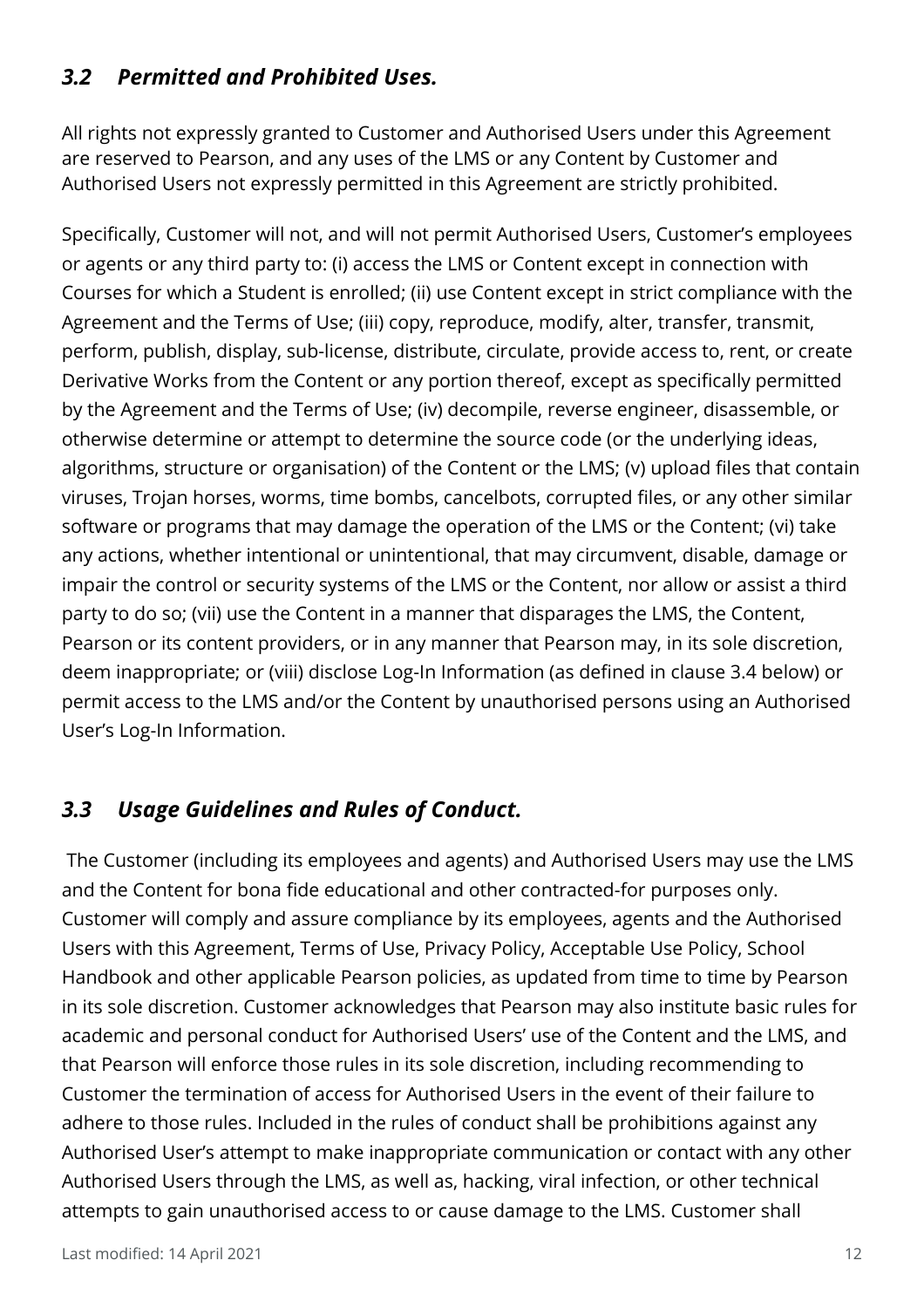immediately provide Pearson with written notice of any unauthorised use or distribution of the Content of which Customer becomes aware and shall take all necessary steps to ensure that such unauthorised use or distribution is terminated.

#### <span id="page-12-0"></span>*3.4 Security and Use of Passwords***.**

Each Authorised User will have a username and password for the purpose of accessing the LMS and the Content (the "Log-In Information"). Customer and its Authorised Users must keep all Log-In Information strictly confidential, and all Log-In Information may be used only by the assigned Authorised User. Customer and its Authorised Users are responsible for maintaining the security and confidentiality of all Log-In Information, and for preventing access to the LMS and/or the Content by unauthorised persons using an Authorised User's Log-In Information. Unauthorised access to or use of the LMS and/or the Content by someone using an Authorised User's Log-In information may be attributed to such Authorised User.

#### <span id="page-12-1"></span>*3.5 Availability and Support.*

Pearson does not guarantee availability of the LMS 24 hours per day, 7 days per week. Unless other support terms are specified by Pearson from time to time, Pearson agrees to provide front-end LMS support Monday through Friday between (1:00 a.m. to 5:00 p.m UK), excluding holidays. Pearson will respond to general support issues within one (1) business day, after which they will be escalated as may be specified by Pearson from time to time. The contact for escalation of support issues will be as designated by Pearson.

#### <span id="page-12-2"></span>*3.6 Communications from Pearson.*

Customer acknowledges and agrees that Pearson may periodically contact Authorised Users in relation to Pearson carrying out its obligations set forth in this Agreement. Unless prohibited by law, the Customer specifically consents to such communications being delivered to Caretakers and Students via the LMS WebMail portal and message boards, personal email or cell phone via text messaging to the extent such information is available, and direct mail. Except as identified herein Pearson will not deliver communications to Students that constitute targeted advertising based on personally identifiable information from Student Records. Telephonic communications shall be limited to School related communications of an immediate nature that impact a Student's access to the Education Programme or are related to the Students' academic participation and/or academic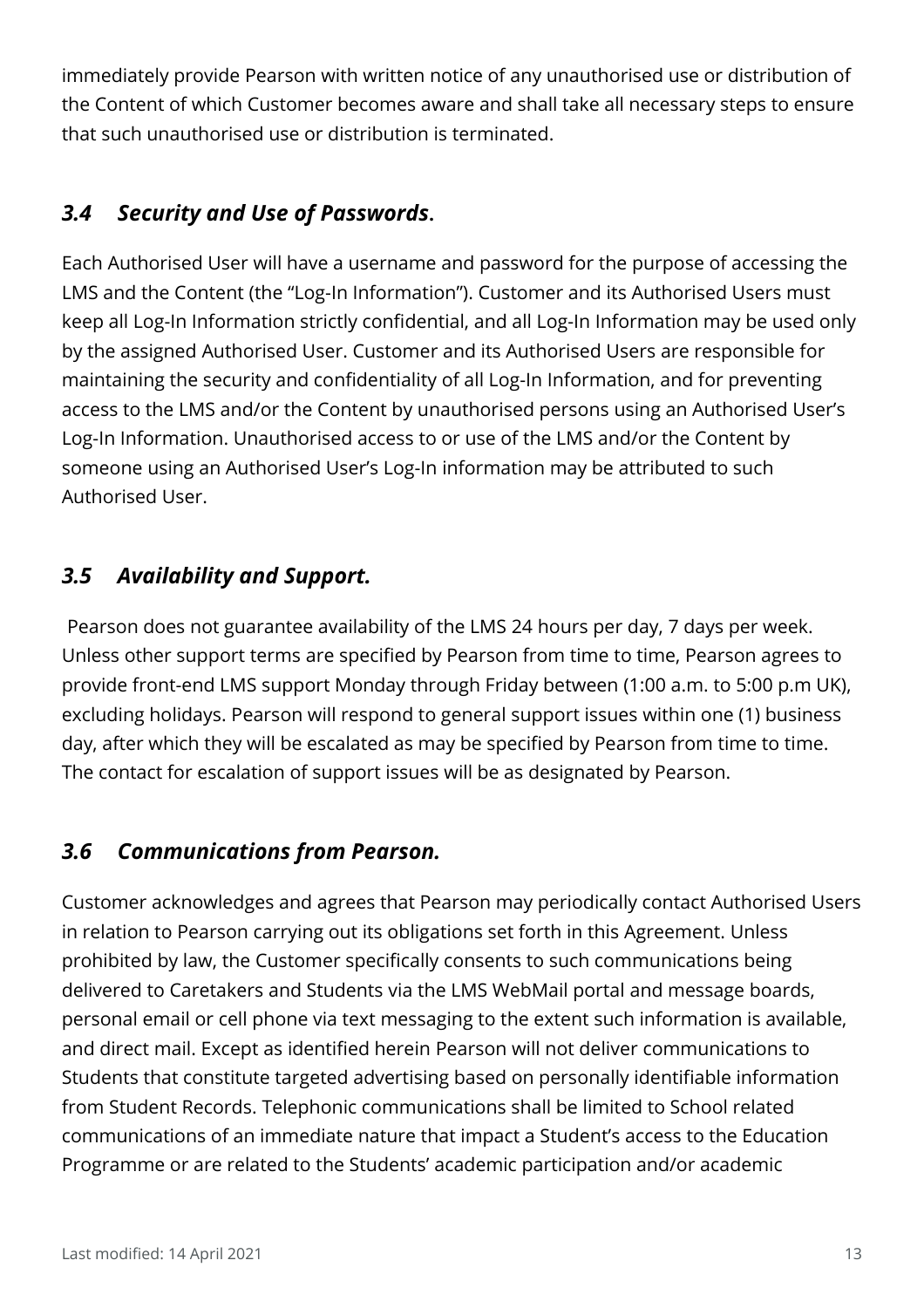achievement. By accessing the Licensed Collateral, the Customer and Authorised Users will be deemed to have consented to receive such communications.

### <span id="page-13-0"></span>4. PEARSON RESPONSIBILITIES

#### <span id="page-13-1"></span>*4.1 Education Programme.*

Pearson shall provide access to the following Education Programme licences, products and services ("Educational Products and Services"), including a robust curriculum that combines proven and rigorous educational content and materials with the best in technologyenhanced learning such that a significant portion of the curriculum is delivered through the internet and other electronic means (the "Curriculum"). The Curriculum is updated regularly, based on a rigorous analysis of student performance, and Pearson will continue to modify or change the curriculum as required. The Curriculum includes:

- a) Pearson Courses, provided through Pearson Online Academy, and augmented by Pearson-provided Instructional Services ("Courses"). Courses may be modified from time to time and may be subject to the relevant approval processes before they can be made available for Student enrolment.
- b) in accordance with the licence terms set forth herein, a licence to use all required curricular and instructional materials that are part of Pearson's standard digital offering, including: textbooks; ancillary materials such as workbooks, kits, and texts; and other instructional resources (collectively "Instructional Materials"). Instructional Materials are delivered in a digital format.

#### <span id="page-13-2"></span>*4.2 LMS Access.*

Pearson shall provide:

a) in accordance with the licence terms set out in this Agreement, a licence for the duration of the Term to access the LMS, for purposes of utilising the Education Programme as set out in this Agreement, including providing webbased access from non-school sites to the Education Programme by Students, Caretakers of Students, Customer Administrator, and other Customer designees.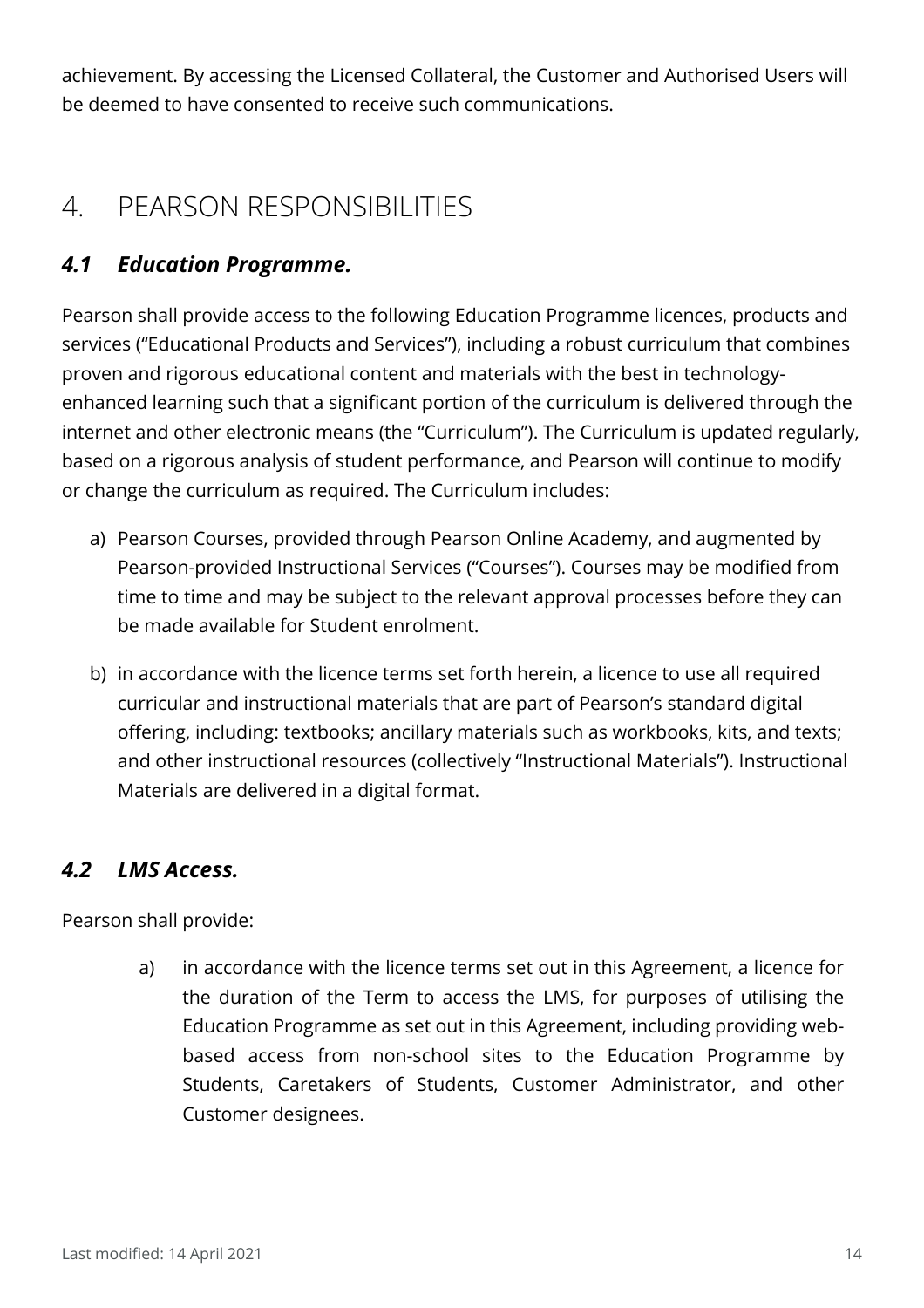b) Pearson Access to other technologies, including those offered through the LMS, lesson scheduling tools, accountability tools, e-mail system, video and audio streaming, and the ability to track Student progress

#### <span id="page-14-0"></span>*4.3 Pearson Teachers.*

Where Instructional Services are purchased with an Educational Programme, Pearson Teachers will:

- a) Have qualified teacher status in England or Wales, or an equivalent teaching qualification. Will have successfully completed safeguarding training and specialist training in online delivery from Pearson's own catalogue. The following background checks will be passed by all Pearson teachers:
	- a. Candidate identity.
	- b. Right to work in the country in which they reside.
	- c. Qualifications check.
	- d. Confirmation of QTS (for teachers based in England and Wales) or an equivalent teaching qualification
	- e. Two references, including present or last employer.
	- f. Enhanced DBS with barred list check, or similar if they are, or have been, based overseas.
	- g. Prohibition, sanctions, and restrictions from teaching check
- b) Conduct live lessons at 2 or more times between the hours of 7am and 4pm GMT/BST for each subject, such times to be scheduled at Pearson's discretion, in the following quantities:
	- a. one 40 minute lesson per week for International GCSE subjects.
	- b. two 50 minute lessons per week for all International A level subjects.

Term dates and lengths will match those of Pearson Online Academy, unless specifically stated otherwise in the Term Sheet. Term dates for Pearson Online Academy can be found at: [https://ukglobal.pearsononlineacademy.com/news-and](https://ukglobal.pearsononlineacademy.com/news-and-events/term-dates)[events/term-dates](https://ukglobal.pearsononlineacademy.com/news-and-events/term-dates)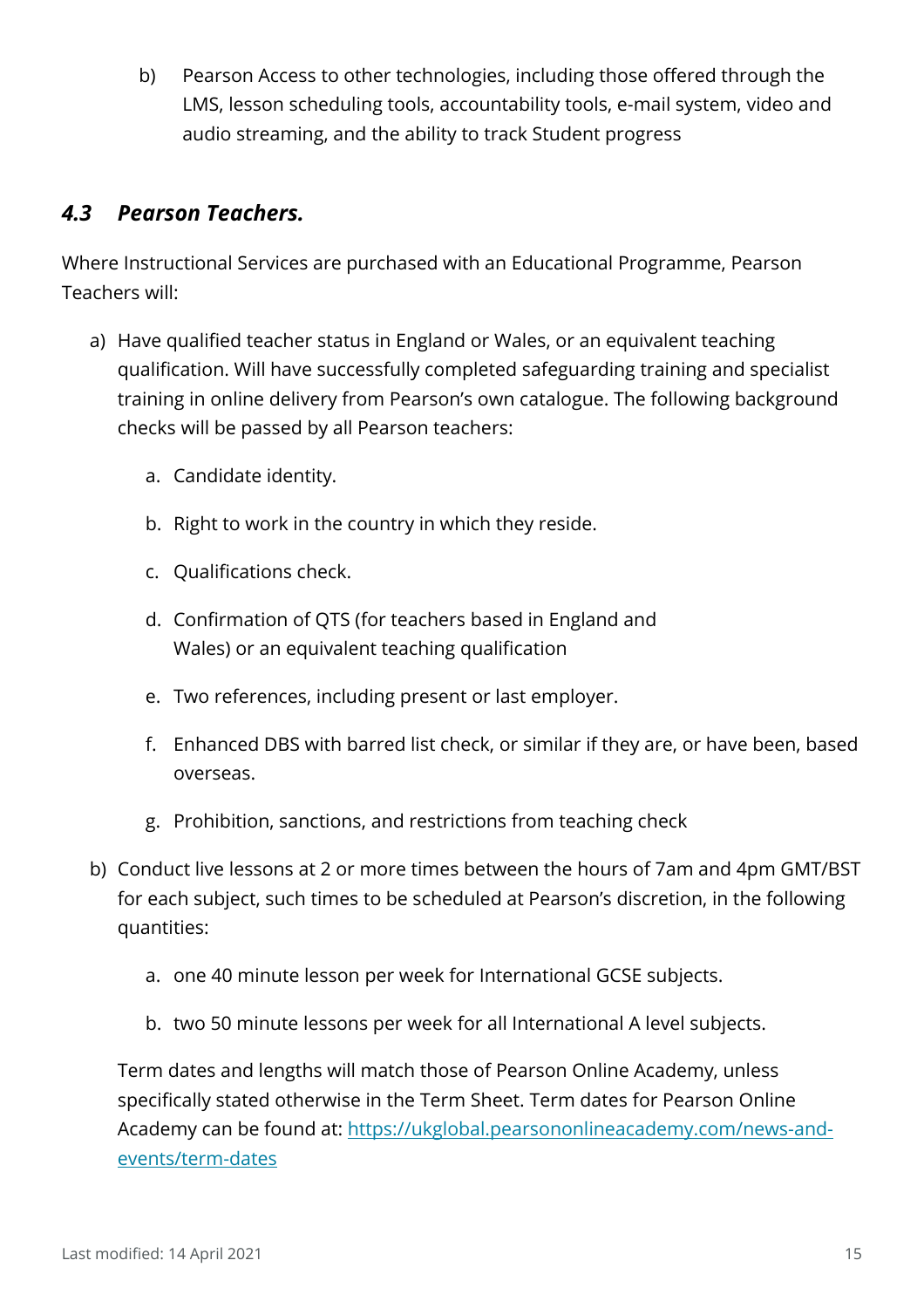Data retention and data sharing is a matter to determine in their capacity as Data Controllers. However, as a default all live lessons will be recorded for safeguarding purposes for 2 years. Unless the Customer's safeguarding lead determines otherwise, recordings will be deleted 2 years from the date of recording. That default can be amended by the Customer through written request to Pearson. If Customers wish to make any other use of the recordings, for example to share them with pupils who missed lessons, they can elect to do so in accordance with their own privacy policies and applicable law. .

- c. Mark all homework and internal assessments completed by the Students in a timely manner, as part of the Education Programme. For the sake of clarity, this does not include any externally marked examinations.
- d. Regularly review Student progress and adapt live lessons to fit the needs of the class.
- e. Provide additional live support time ("Office Hours") where extra support is provided 1-2-1 or in small groups, on specific areas. The Office Hours available to each Student may be capped by Pearson at 4x15 minute slots per subject per term.
- f. Host virtual parents' evenings. A slot of at least 5 minutes will be provided on a termly basis for Caretakers to book with each of the Student's subject Teachers.
- a) Provide termly reports to Caretakers summarising each Student's progress.
- b) Appoint a Designated Safeguarding Lead within its online school staff to receive safeguarding concerns raised by Students, Pearson Teachers or other staff. Concerns will be handled in accordance with Pearson's Safeguarding Policy for Online School Services**.**

#### <span id="page-15-0"></span>*4.4 Complaints.*

Pearson shall promptly investigate any concerns or complaints raised by the Customer, involving the performance of any Pearson personnel providing support services, including Instructional Support to the School.

#### <span id="page-15-1"></span>*4.5 Student Records Support*

Pearson shall maintain the confidentiality of all Students' records in compliance with applicable laws, and pursuant to the confidentiality provisions of this Agreement. All Student Record information shall remain the responsibility and the property of the Customer, and Customer is responsible for retrieving such information via the LMS during the Term. To the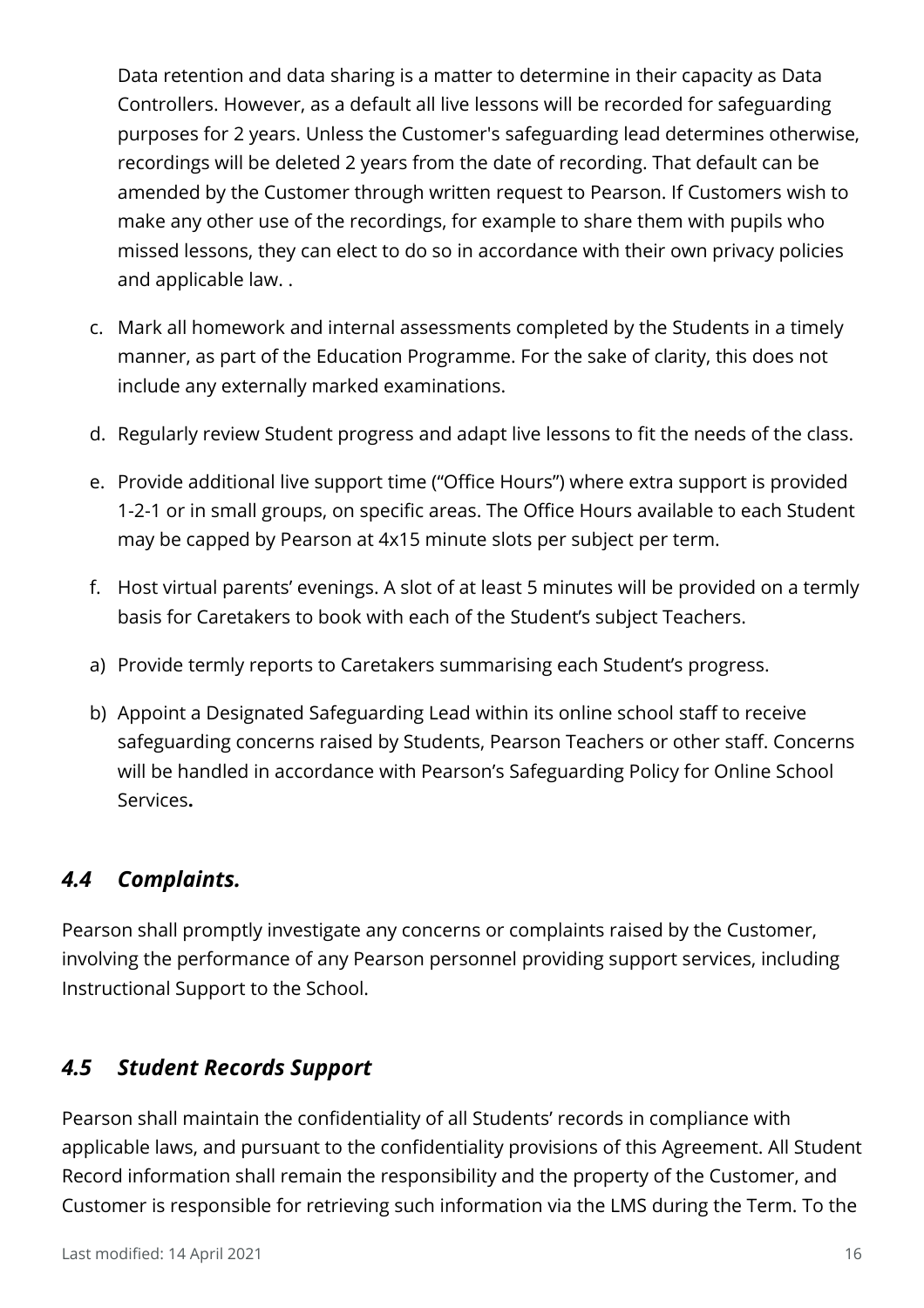extent permitted by law, Pearson may retain a copy of such records subject to the confidentiality provisions of this Agreement.

#### <span id="page-16-0"></span>*4.6 Programme Management.*

Pearson shall provide a programme liaison ("Customer Success Manager") who shall be the point of contact for the individual designated by the Customer as the Customer-designated Administrator(s) (described below). The Customer Success Manager shall respond to Customer inquiries and support student achievement in the Education Products through ensuring smooth programme start; championing fidelity of implementation; providing consultative support related to effective online programme implementation, support schools in implementing best practices for monitoring data and identifying performance trends, and by acting as Pearson's liaison for the Customer.

#### <span id="page-16-1"></span>*4.7 Training and Professional Development.*

Prior to the programme start, Pearson shall provide online training on use of the LMS to the Customer Administrator (as defined in clause 5.2 below).

#### <span id="page-16-2"></span>*4.8 Additional Services.*

Pearson shall provide:

a) Technical support through on-line help and live phone support via Pearson's Support Services to Authorised Users as follows: School Support services Monday-Friday 1:00am to 5:00pm (GMT), excluding Pearson's designated holidays. Students must have access to a computer that meets the minimum system requirements set forth at

[https://www.connexus.com/public/systemRequirements.html.](https://www.connexus.com/public/systemRequirements.html) Pearson shall provide these Students with initial technical support to assist in determining if Students have the minimum requirements necessary to participate in the Education Programme, and limited ongoing technical support on an as-needed basis for the Students' use of the LMS;

- b) online tutorials (recorded) to Students and Caretakers on the Education Programme, use of the LMS, various Pearson policies and procedures, and other technology to support Student learning as appropriate;
- c) virtual set-up of School. Subject to the minimum requirements set out in the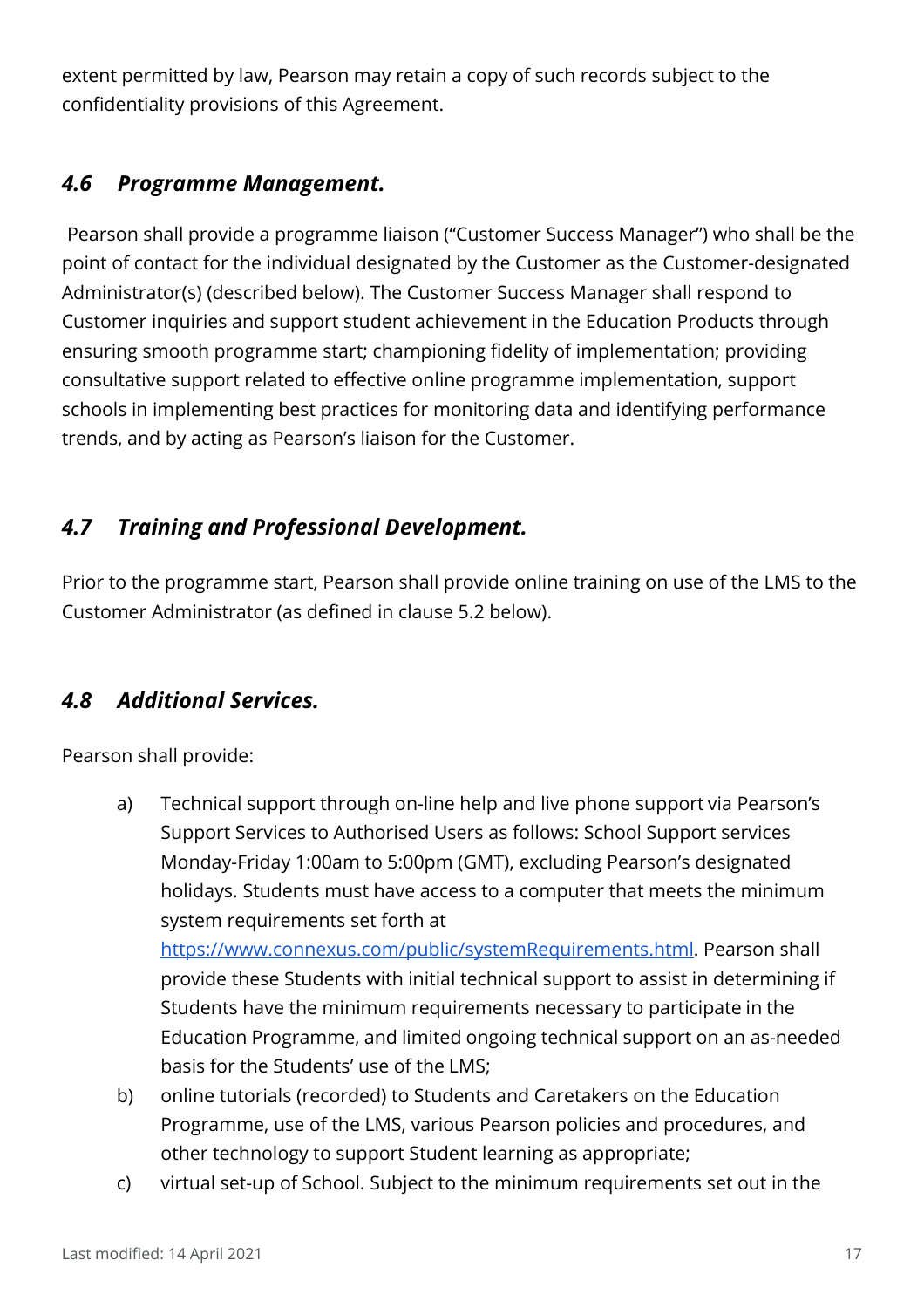relevant Schedule, Pearson will create a dedicated LMS site build for Customer's school. In order to complete this site set-up, Customer must provide the information required by Pearson to set up Customer's school site;

- d) Tutors where tutoring services are specified in the Term Sheet; and
- e) any other training and/or services as may specified in the Term Sheet.

### <span id="page-17-0"></span>5. CUSTOMER RESPONSIBILITIES

#### <span id="page-17-1"></span>*5.1 Compliance with Laws.*

In using the LMS, Customer agrees to comply with all applicable privacy laws, including, but not limited to any laws and regulations regulating the use of Student information. Customer further agrees to limit access by its employees and agents to educational records containing personally identifiable information to solely those of its employees and agents who have a legitimate educational interest for such information. By designating an individual as authorised to have LMS access to educational records and other student related information, Customer represents such access is in compliance with all such applicable privacy laws.

#### <span id="page-17-2"></span>*5.2 Management of the School.*

The Customer, or Customer's designee, shall be responsible for the day-to-day management of the School and shall perform any responsibility not explicitly delegated to Pearson under the terms of this Agreement, including, but not limited to:

- a) Examinations. Customer is responsible for all examination and standardised test administration, including but not limited to Pearson Edexcel examinations. The Customer will find suitable Pearson Edexcel approved locations for sitting any Pearson Edexcel examinations they have studied for through the platform..
- b) Counselling and Special Education Services. Deliver all counselling and Special Education Services, including but not limited to identifying Students who are Special Educational Needs Students and providing said students with any necessary specially designed instruction, accommodations and/or modifications, including assistive technology, or non-standard materials.
- c) Course Placement. Complete course placement changes for enrolled students.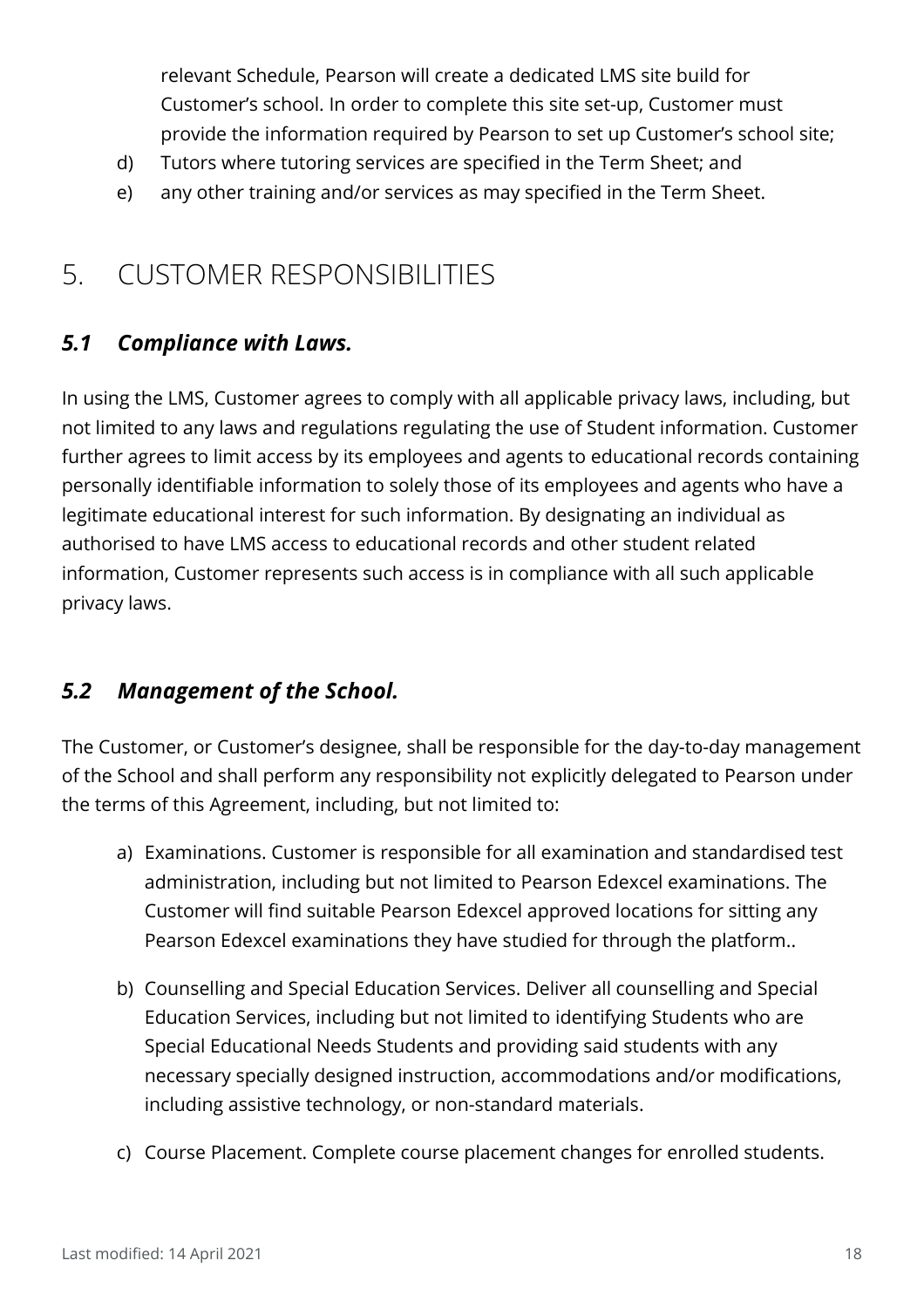- d) Reporting. File all information directly with the applicable local authorities, associated with the operation of the School, as required by any applicable local law. Pearson will support the Customer in the preparation of such reports, utilising information provided by Customer. With regard to the Customer's reporting responsibilities, the Customer shall timely inform Pearson of the information that is required to comply with any reporting obligation, including any required format or means of delivery (for example, Student Record fields and the required electronic format suitable for transferring such information in the Customer's or other regulatory authorities' records) at least thirty (30) days prior to any due date.
- e) Student Data Transfer/Access Requests. To the extent the Customer requests Pearson to provide any Customer employee or third-party contractor with access to Student personally identifiable information, or to transfer such Student personally identifiable information outside of the LMS to a third party, the Customer is responsible for determining that such request for access of transfer is compliant with applicable local or Customer policies and procedures, as well as the applicable law, and for informing Pearson of any restrictions Pearson must follow in providing such requested access or transfer. The Customer shall hold Pearson harmless and indemnify Pearson for such access or transfer.
- f) Customer Administrator. The Customer shall designate and employ one or more Customer Administrator(s) and shall provide the names of such Customer Administrator(s) to Pearson in writing. The Customer Administrator(s) shall be responsible for: (a) identifying all individuals authorised to have access to Customer and/or Student information; and (b) granting such access. All grants of access are determined by the Customer, and may be customised, including, but not limited to, the following categories of access: Customer Administrator, Customer staff; Customer Teacher; Student; or Caretaker. In addition, the Customer Administrator(s) will provide information to Customer's prospective families and address concerns about Students, including those raised by Teachers or other parties.
- g) Modifications to Content. It is the responsibility of the Pearson Teacher, as the trained content expert, to deliver the educational content in the way that teacher deems appropriate. To the extent a Customer modifies Content (including but not limited to course content, assessments, and grade weighting), the Customer holds Pearson harmless and assumes all responsibility for such modifications. Further, the Pearson Teacher may choose to discuss or protest such modification, and Pearson reserves the right to withdraw its Teacher as teacher of record in response to the Customer's modifications, if Pearson deems that appropriate. The ultimate responsibility for any unauthorised modification lies with the Customer.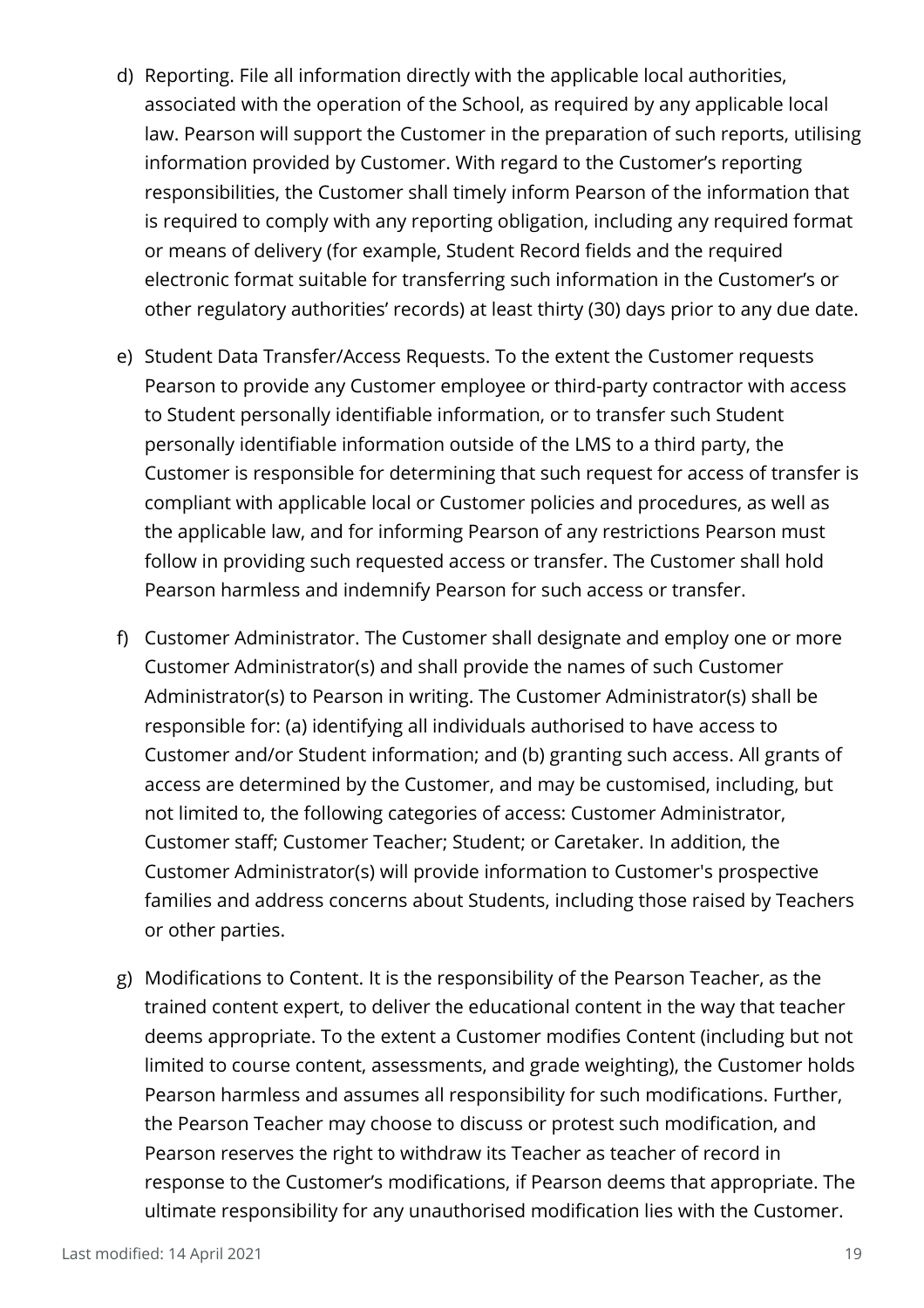h) Safeguarding. The Customer shall appoint a Designated Safeguarding Lead who will handle any safeguarding concerns related to the welfare of Students enrolled by the Customer, in accordance with Pearson's Safeguarding Policy for online school services.

### <span id="page-19-0"></span>6. FEES AND PAYMENT

- 6.1 In consideration for the Educational Products and Services provided by Pearson to the Customer during the Term, the Customer shall pay to Pearson the sums set out in the Term Sheet.
- 6.2 Pearson shall invoice the Customer for any fees incurred during the Term and the Customer shall pay the fees together with any VAT, GST or other applicable sales or similar tax due at the appropriate rate. Invoices are payable within 30 days of the date of the invoice.
- 6.3 All payments made to Pearson under this Agreement are to be paid in full without set-off or counterclaim and without any deduction or withholding or payment for or on account of any taxes that may be imposed by the relevant governmental authority. For the avoidance of doubt, if any deduction or withholding or payment for or on account of any taxes is required by law to be made, the Customer will gross up the payment accordingly and will settle the relevant portion with the relevant governmental authority, and Pearson will have no liability in respect of this, such that Pearson shall receive the full amount due to Pearson as if the withholding were not required. If a party (Customer) requires assistance obtaining valid documentation to provide to the relevant governmental authority for the purposes of applying a reduction in or exemption from withholding tax, the Customer is obligated to provide proof of such legal requirements under local legislation where such requests are over and above providing a standard certificate of residence obtained from the relevant local governmental authority (absent notarisation and apostilling).
- 6.4 Pearson may suspend access to all or part of the LMS and/or terminate the Education Programme if the Customer is late with its payments.
- 6.5 Pearson may charge the Customer interest on overdue sums at the rate of four per cent (4%) per annum above the prevailing rate of HSBC Bank plc from the relevant due date until the date payment is made.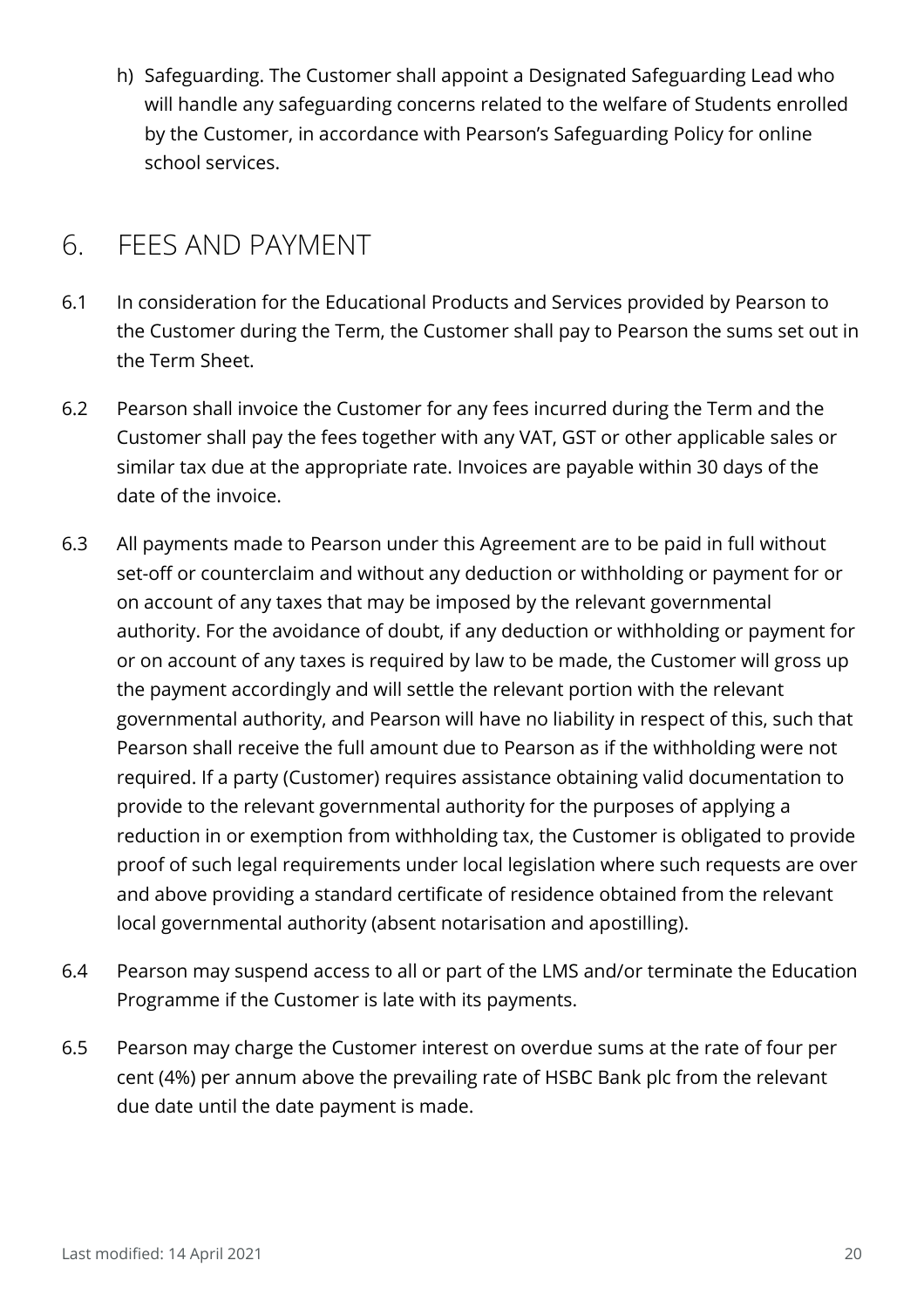6.6 Any right of set off, deduction or withholding is hereby expressly excluded and all sums due from the Customer shall be paid by the Customer to Pearson free from any deductions, withholdings or set off of any kind.

### <span id="page-20-0"></span>7. AUDIT

Pearson will have the right, with ten (10) days prior notice, to audit Customer's use of the LMS and the Content at Customer's location(s). If any audit determines that the Customer has not complied with the terms of the applicable agreement, Customer will promptly pay Pearson any amount that is due. Customer will also reimburse Pearson for its cost in conducting the audit, in the event the audit determines a shortfall over five percent (5%), in the amount paid to Pearson.

### <span id="page-20-1"></span>8. ACADEMIC INTEGRITY

All questions, issues, conflicts, or concerns relating to academic integrity and performance will be discussed collaboratively between Pearson and Customer. Pearson reserves the right to make determinations as to whether to (a) advance a Student up a year group or from Course level to Course level, or (b) terminate the enrolment of a Student due to inadequate participation or academic performance.

### <span id="page-20-2"></span>9. TERM AND TERMINATION

#### **9.1** *Term.*

This Agreement will commence upon execution of the Term Sheet by both Parties and shall expire on the last course end date specified in the Term Sheet.

#### <span id="page-20-3"></span>*9.2 Termination for convenience.*

Either Party may terminate this Agreement in accordance with the provisions included in the relevant Schedule.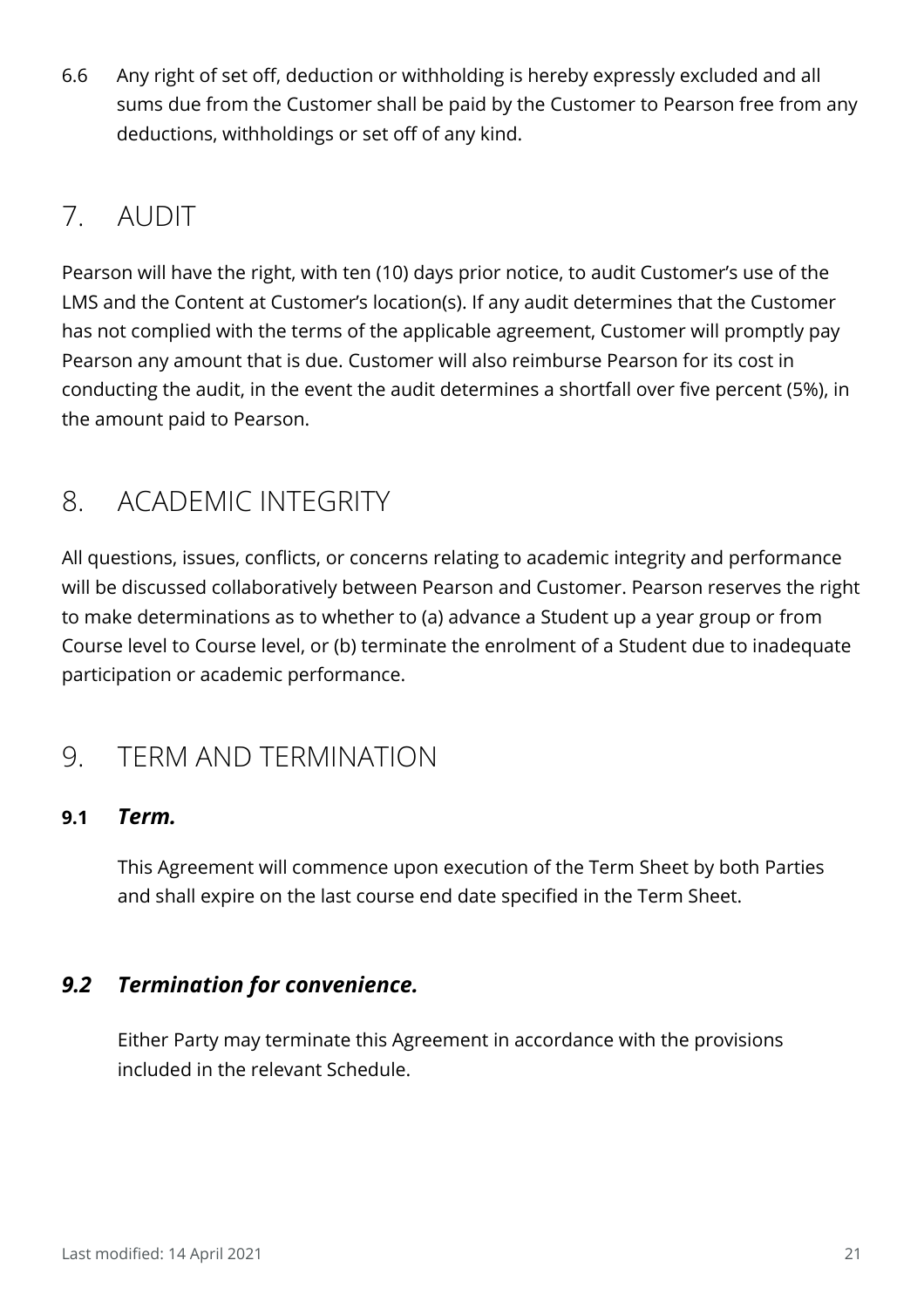#### <span id="page-21-0"></span>*9.3 Termination for cause.*

Either Party may terminate this Agreement immediately by written notice to the other Party, if:

- (a) the other Party is in material breach of the Agreement and the default is incapable of being remedied; or
- (b) the other Party is in material breach of the Agreement and has failed to remedy the default within sixty (60) Business Days of receiving a notice of default from the other Party; or
- (c) the other Party takes steps towards or commences proceedings for its winding up, dissolution or liquidation, becomes bankrupt or insolvent, or has a receiver or liquidator or other like person appointed for part or all of the Party's assets or business.
- (d) the Customer is no longer certified to be operational pursuant to any applicable law.
- (e) Pearson ceases to offer the Educational Services and Products or, due to regulatory or legal concerns, is no longer able to offer the Educational Services and Products to Students in the Customer's territory;
- (f) any act or omission by or on behalf of the Customer or any of its officers, employees, agents or subcontractors damages or is likely to damage the reputation of Pearson;
- (g) at any time it is unlawful for either Party to perform any of its obligations under this Agreement;
- (h) the payments to which Pearson is entitled under this Agreement are materially reduced as a result of a change in funding provided to the Customer or applicable laws or regulations impose requirements that are materially different from those previously provided under this Agreement and Pearson is unwilling or unable to make the required changes. Termination under this provision may only take effect at the end of the Academic Year in which such notice is given.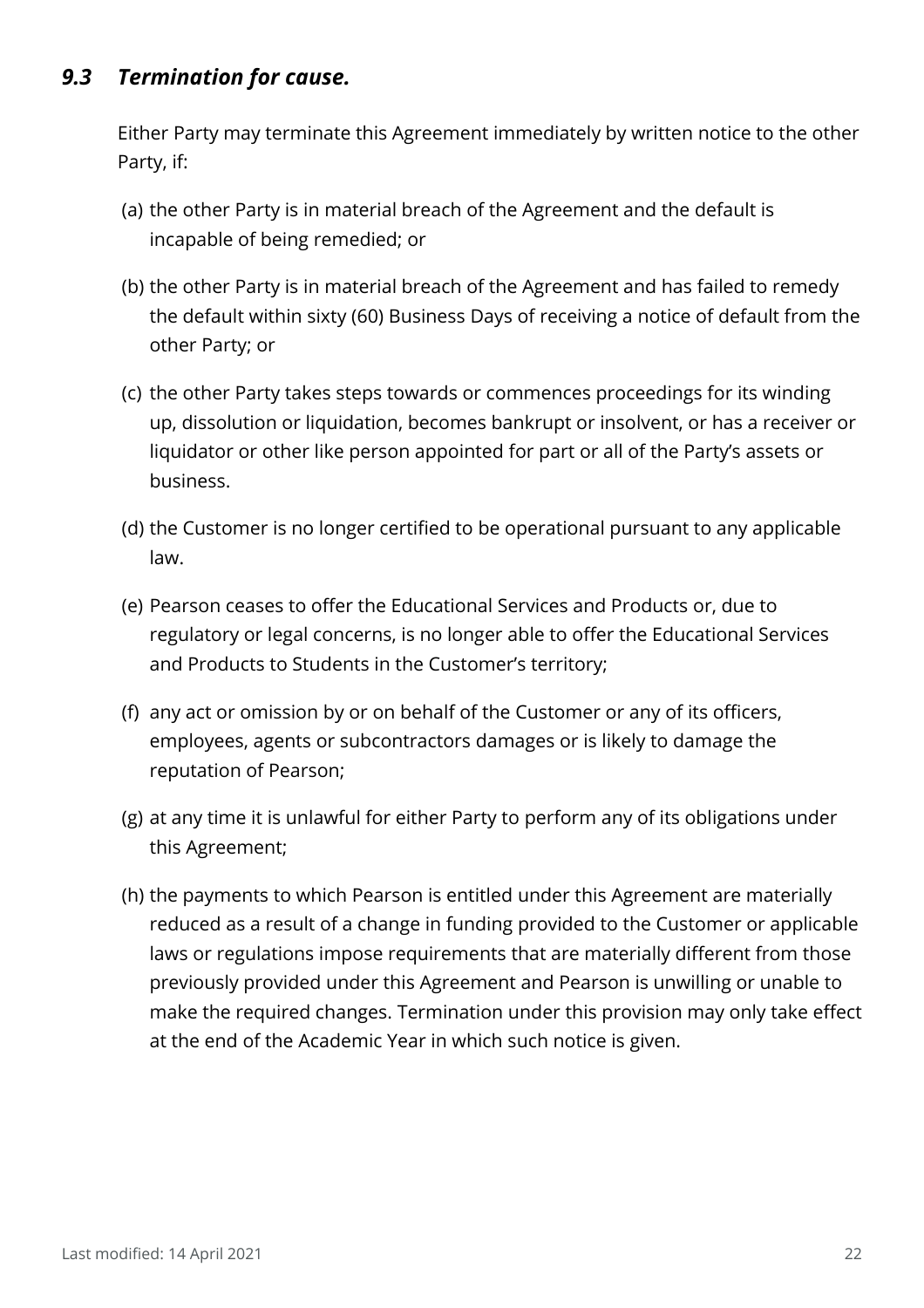### <span id="page-22-0"></span>10. CONSEQUENCES OF TERMINATION

- 10.1 In the event the Agreement is terminated by either Pearson or Customer for any reason: (i) each Party shall promptly (not later than ten (10) days after the effective date of termination) return to the other Party all Confidential Information, Intellectual Property and material of any type belonging to the other Party, including but not limited to, electronic versions, hard copies and reproductions and shall not retain copies of any such Intellectual Property or material except as may be expressly permitted in the Agreement or required by applicable law, and all electronic copies shall be permanently removed from all electronic data storage devices; (ii) all access by Customer and its Authorised Users to the LMS, Content, Courses and any other Educational Products and Services contracted for under this Agreement shall be discontinued; (iii) each Party shall cease the use of the other Party's trade name, trademarks, copyrights and any other form of Intellectual Property rights; and (iv) Customer shall pay Pearson all amounts due under the Agreement upon the earlier of their due dates or thirty (30) days after the effective date of termination. Termination of the Agreement shall not relieve the Parties of any applicable obligation or liability under the Agreement, nor shall it affect or impair the rights of a Party arising prior to such termination.
- 10.2 All accrued payment obligations under the Agreement, any remedies for breach of the Agreement, and the following clauses will survive any expiration or termination of the Agreement: clause 6 (Fees and Payment), clause 7 (Audit), clause 10 (Consequences of Termination), clause 12 (Confidentiality), clause 13 (Intellectual Property), clause 14 (Customer Representations and Warranties), clause 15 (Pearson Warranty and Disclaimer), clause 16 (Indemnification), clause 17 (Limitation of Liability), and clause 20 (General Provisions).

### <span id="page-22-1"></span>11. DATA PROTECTION

#### <span id="page-22-2"></span>*11.1 Processing Instructions.*

a) Subject to clause 11.1(b), the Parties acknowledge and agree that: (i) for the purposes of this Agreement and as between them, the Customer is, or shall be regarded as a controller of Customer Personal Data and Pearson is, or shall be regarded as, a processor of Customer Personal Data; and (ii) Customer will comply with its obligations as a controller under the Data Protection Laws and Pearson will comply with its obligations as a processor set out in this Agreement.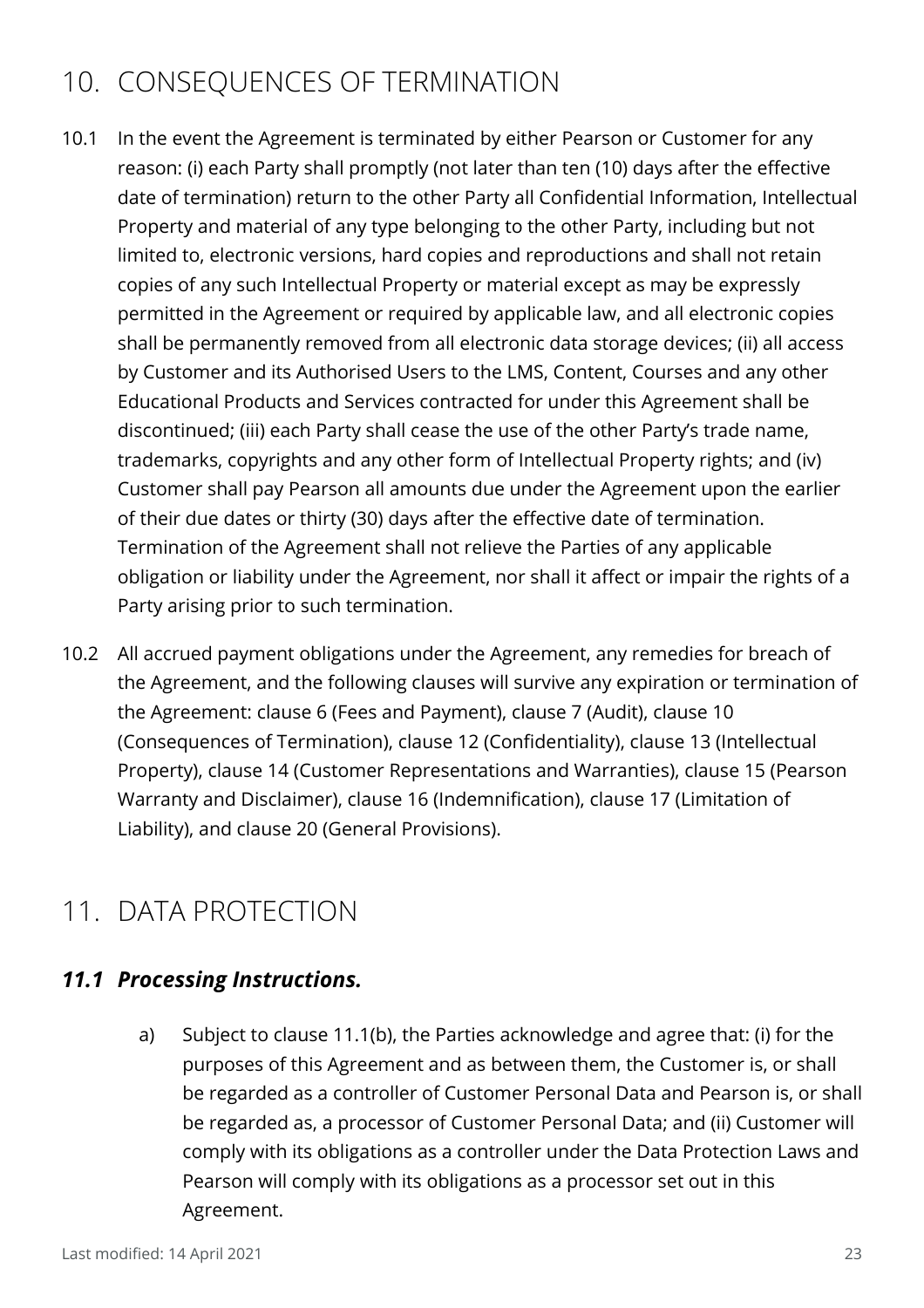- b) If Customer is a processor, Customer warrants to Pearson that Customer's instructions and actions with respect to Customer Personal Data, including its appointment of Pearson as another processor, have been authorised by the relevant controller.
- c) Customer instructs Pearson and Pearson agrees to process the Customer Personal Data in order to supply products and services as set out in this Agreement.

#### <span id="page-23-0"></span>*11.2 Confidentiality of processing*

Pearson shall ensure that all persons it authorises to process Customer Personal Data are subject to a duty of confidentiality (whether a contractual duty or a statutory duty); and process Customer Personal Data only as set out in this Agreement.

#### <span id="page-23-1"></span>*11.3 Data Subject rights*

- a) Pearson shall provide reasonable assistance to Customer (at Customer's expense) to enable Customer to respond to:
	- (a) any request relating to Customer Personal Data from a data subject to exercise any of its rights under Data Protection Laws;
	- (b) any other correspondence, enquiry or complaint received from a data subject or regulator in connection with the processing of Customer Personal Data by Pearson.

In providing assistance under this clause, Pearson will not assess the contents of Customer Personal Data in order to identify information subject to any specific legal requirements.

- b) If any such request, correspondence, enquiry or complaint is made directly to Pearson, Pearson will advise the person making the request to submit their request to Customer and Customer will be responsible for responding to any such request.
- c) Pearson shall not disclose any Customer Personal Data in response to a request for access or disclosure from any third party without Customer's prior written consent, save where compelled to do so in accordance with applicable law or as otherwise allowed under this Agreement.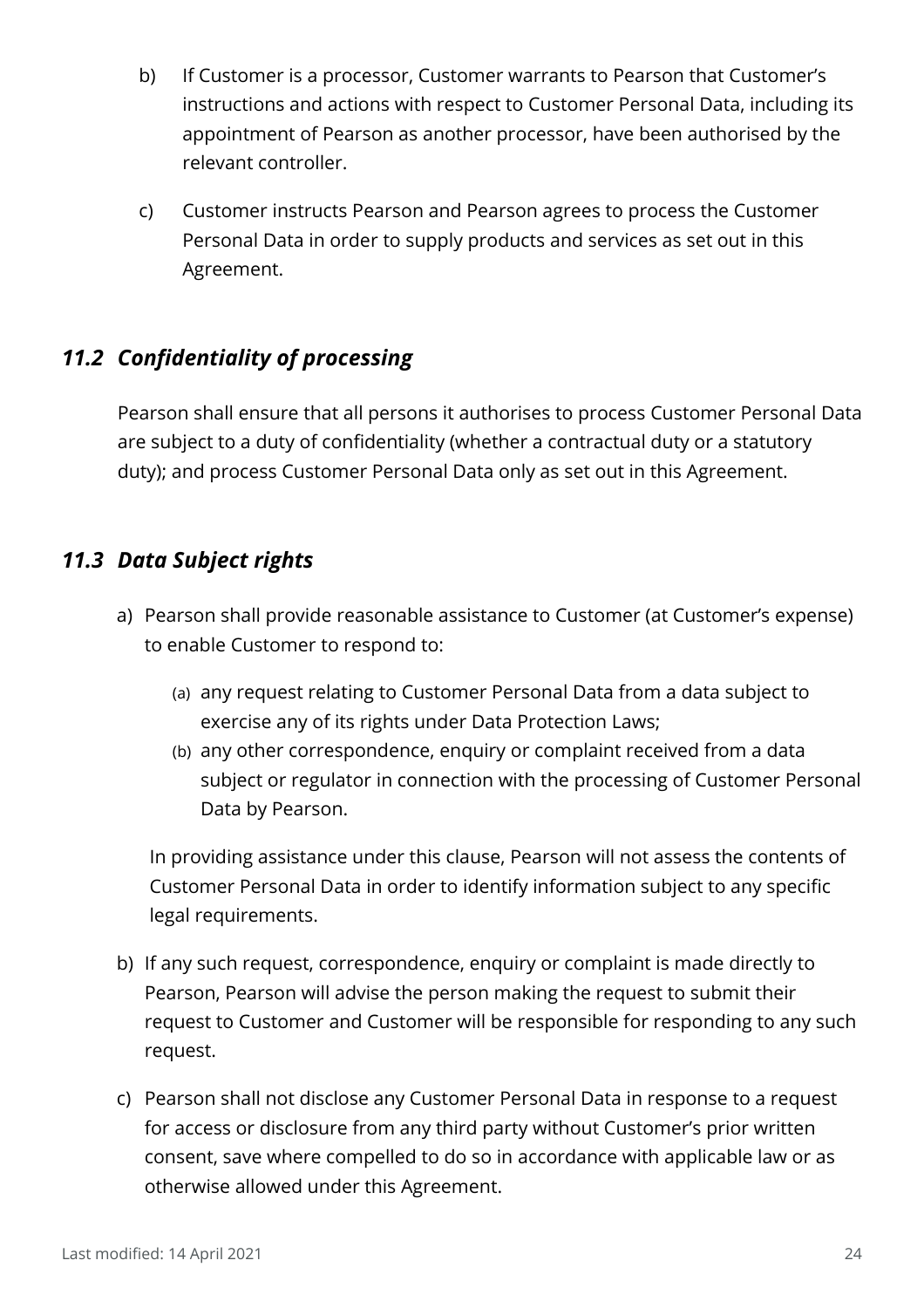#### <span id="page-24-0"></span>*11.4 Data protection impact assessments.*

If requested by Customer, Pearson shall provide Customer, at Customer's expense, with reasonable assistance in order for Customer to (i) conduct a data protection impact assessment and, (ii) if necessary, consult with its relevant data protection authority.

#### <span id="page-24-1"></span>*11.5 Notification of Information to the Data Protection Authorities.*

Customer will provide Pearson with the name and contact details of the Customer's local representative and/or data protection officer and will ensure that such information is kept accurate and up to date. Where requested by the regulatory authorities, Pearson is entitled to provide this information to them.

#### <span id="page-24-2"></span>*11.6 Security.*

- a) Pearson shall put in place and maintain an information security program reasonably appropriate for the Customer Personal Data, which shall include implementing and maintaining all appropriate technical, security and organisational measures to protect Customer Personal Data against accidental or unlawful destruction, loss, alteration, unauthorised disclosure, or access.
- b) Pearson shall notify Customer of any Security Incident that it becomes aware of without undue delay. All such notifications should be made in accordance with the notice provisions set out in this Agreement or at Pearson's discretion by a phone call or email to the Customer representative that Pearson regularly liaises with.
- c) Pearson shall take reasonable steps to remedy or mitigate the effects of Security Incidents.
- d) Pearson shall cooperate with the Customer and provide the Customer with reasonable assistance and information:
	- (a) in the investigation of a Security Incident; and
	- (b) in relation to any notifications of a Security Incident Customer makes to a regulator.
- e) All costs associated with managing a Security Incident and fulfilling its obligations shall be borne by Customer where the Security Incident occurs as a result of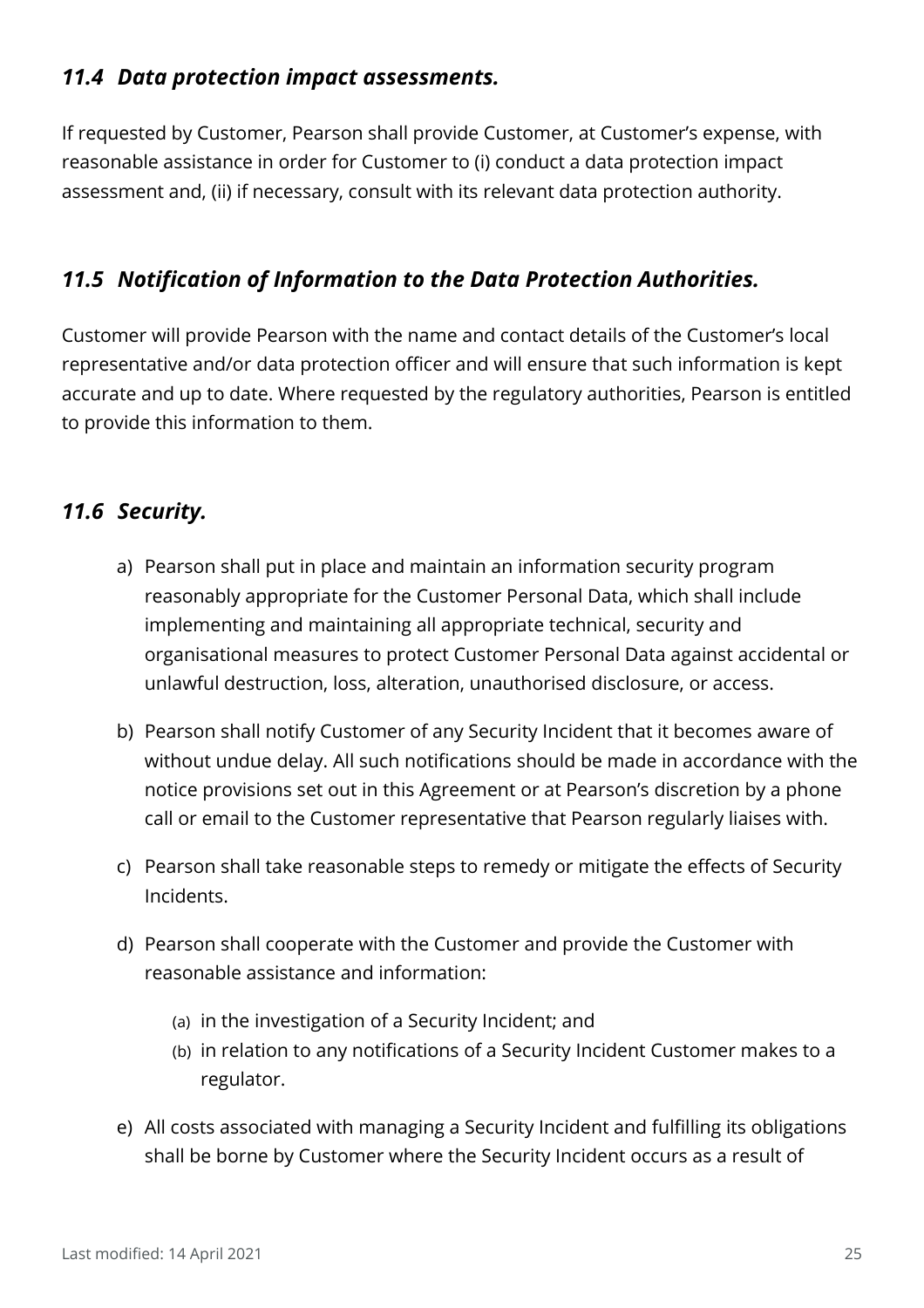Customer failing to perform its obligations under this Agreement or Customer's authorised users failing to comply with the products or services' terms of use.

- f) Customer is solely responsible for its compliance with any incident notification laws in relation to Customer Personal Data and fulfilling any third party notification obligations related to Security Incidents.
- g) Pearson's notification of or response to a Security Incident under this clause will not be construed as an acknowledgement by Pearson of any fault or liability with regard to that Security Incident.

#### <span id="page-25-0"></span>*11.7 Sub-processors.*

Pearson shall not provide access to or disclose any of the Customer Personal Data to a subcontractor or other third party without Customer's prior authorisation. Notwithstanding the foregoing, the Customer specifically authorises the engagement of Pearson's affiliates as subprocessors. In addition, Customer generally authorises Pearson to engage third parties to process Customer Personal Data provided that Pearson imposes data protection terms to an equivalent standard as provided for under this Agreement.

#### <span id="page-25-1"></span>*11.8 Audit.*

- a) If requested by Customer, and no more than once annually, Pearson will make available to Customer all reasonably appropriate information necessary to demonstrate compliance with the obligations laid down in this clause 11 and allow for and contribute to audits, including inspections, conducted by Customer or another auditor mandated by Customer.
- b) If requested by Customer, Pearson will make the following document available for review: "GENERAL SECURITY OVERVIEW FOR PEARSON'S ONLINE LEARNING APPLICATIONS". Customer acknowledges that provision of this document shall satisfy the audit requirements set out in Article 28(3)(h) of the GDPR or any other obligation contained in any contract between the Parties relating to data protection or information security.
- c) If Customer requests any further review, including any audit or inspection of Pearson's data processing facilities, Pearson and Customer shall agree upon the date(s), scope and security and confidentiality controls applicable to any such review or inspection.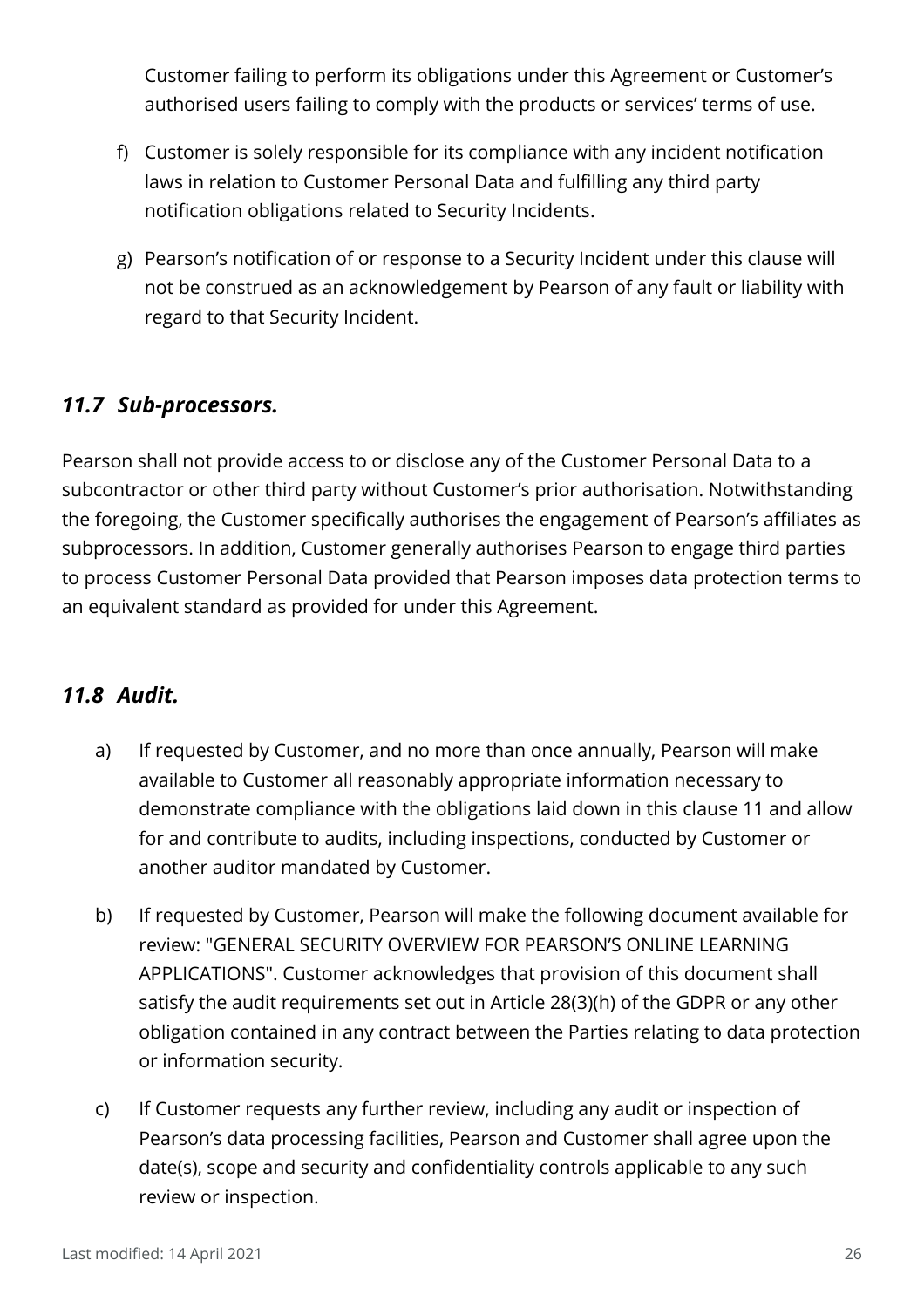d) Pearson may charge a fee for any such review or inspection and will provide Customer with details of any applicable fee in advance of such review or inspection in advance. Customer will be responsible for all costs associated with any such review or inspection.

#### <span id="page-26-0"></span>*11.9 International data transfers.*

Customer agrees that Pearson shall be entitled to transfer and process Customer Personal Data within the European Economic Area. Customer also consents to the transfer and/or processing of Customer Personal Data outside the European Economic Area provided that the transfer is in accordance with one of the allowed mechanisms prescribed by the Data Protection Laws.

#### <span id="page-26-1"></span>*11.10 Effects of termination.*

Customer instructs Pearson to retain the Customer Personal Data for a reasonable period after termination or expiry of this Agreement in order to support any subsequent auditing or data recovery that may be required by Customer. Thereafter, Pearson shall destroy Customer Personal Data in its possession or control. This obligation (to destroy data) shall not apply to the extent that Pearson is required by its internal policies or by any European Union (or any European Union Member State) law or other applicable law or by any posttermination contractual commitments to retain some or all of the Customer Personal Data. The provisions of these data protection clauses shall continue to apply to any Customer Personal Data retained by Pearson notwithstanding termination or expiry of this Agreement.

#### <span id="page-26-2"></span>*11.11 Use of De-Identified Data.*

Customer agrees that during and after the expiry of the Agreement, Pearson may use and disclose for benchmarking, educational research, developing and improving products and services or for any other related purposes Customer Personal Data from which features directly identifying any individual have been removed. Such de-identified data is not considered Customer Personal Data.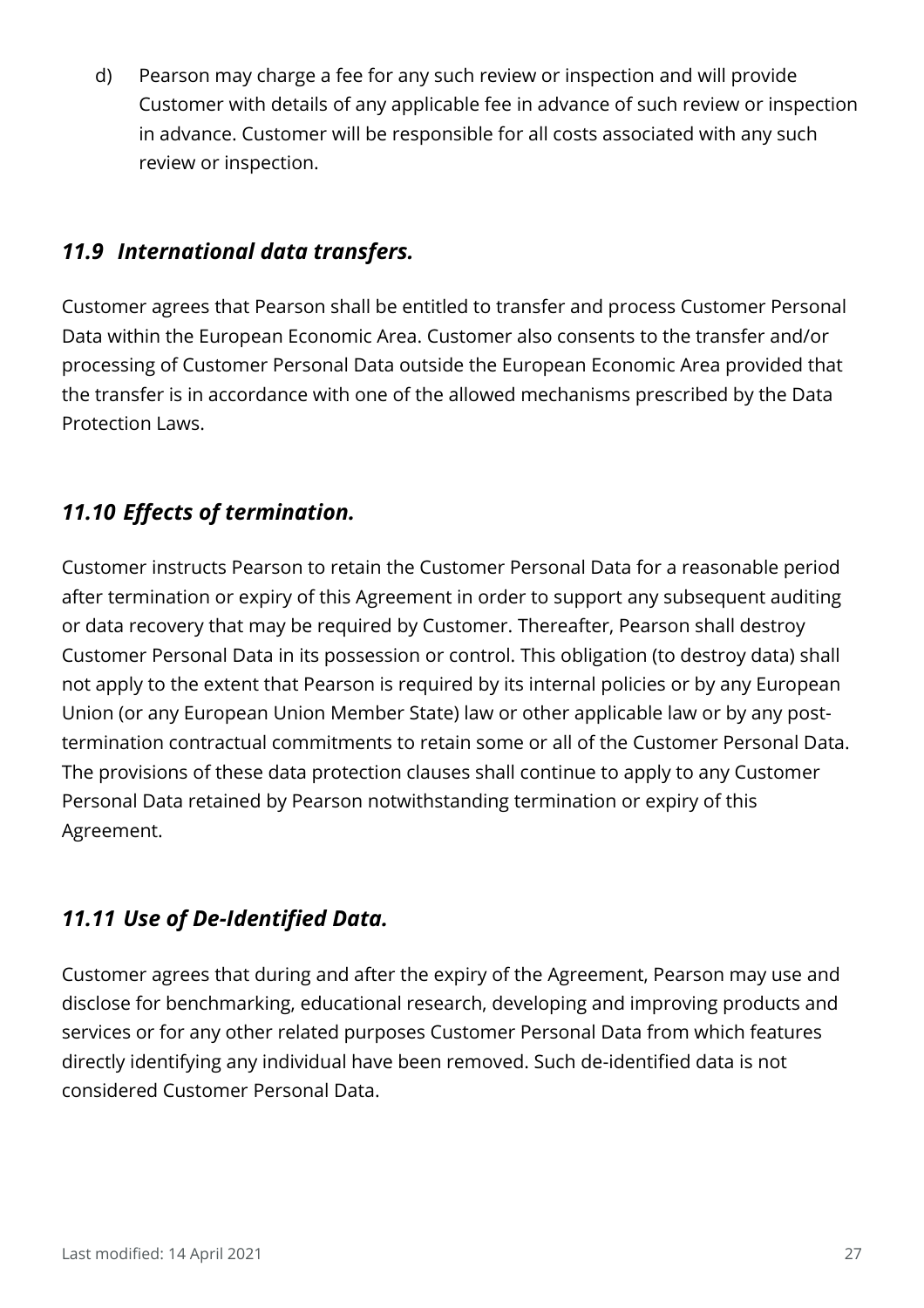### <span id="page-27-0"></span>12. CONFIDENTIALITY

#### <span id="page-27-1"></span>*12.1 Confidential Information.*

The receiving Party shall use the Confidential Information only in connection with the furtherance of the business relationship between the Parties, and the receiving Party shall make no further use, in whole or in part, of any such Confidential Information. The receiving Party agrees not to disclose, deliver or provide access to all or any portion of the Confidential Information to a third party or to permit a third party to inspect, copy, or duplicate the same; provided that the receiving Party may disclose Confidential Information to its employees, agents and subcontractors who need access to such Confidential Information in connection with the performance of the Agreement or the applicable subcontract and who are under a written obligation to protect the confidentiality of such Confidential Information. The receiving Party will treat the Confidential Information with the same degree of care and confidentiality that the receiving Party provides for similar information belonging to the receiving Party that the receiving Party does not wish disclosed to the public, but not less than holding it in strict confidence.

#### <span id="page-27-2"></span>*12.2 Exceptions.*

The foregoing shall not prevent the receiving Party from disclosing Confidential Information that must be disclosed by operation of law, provided (i) the receiving Party shall promptly notify the disclosing Party of any such request for disclosure in order to allow the disclosing Party full opportunity to seek the appropriate protective orders, and (ii) the receiving Party complies with any protective order (or equivalent) imposed on such disclosure.

#### <span id="page-27-3"></span>*12.3 Return of Confidential Information.*

The receiving Party agrees that it will, within ten (10) days after written request by the disclosing Party, return to the disclosing Party, or at the option of the disclosing Party, destroy and certify in writing the destruction of, all Confidential Information received from the disclosing Party, including copies, reproductions, electronic files or any other materials containing Confidential Information. This provision shall not apply to the extent that the receiving Party is required to retain any such Confidential Information by any applicable law, rule or regulation, or by any internal record retention policy, or by any competent judicial, governmental, supervisory or regulatory body or by any backup computer systems that cannot be reasonably deleted, as determined by Pearson.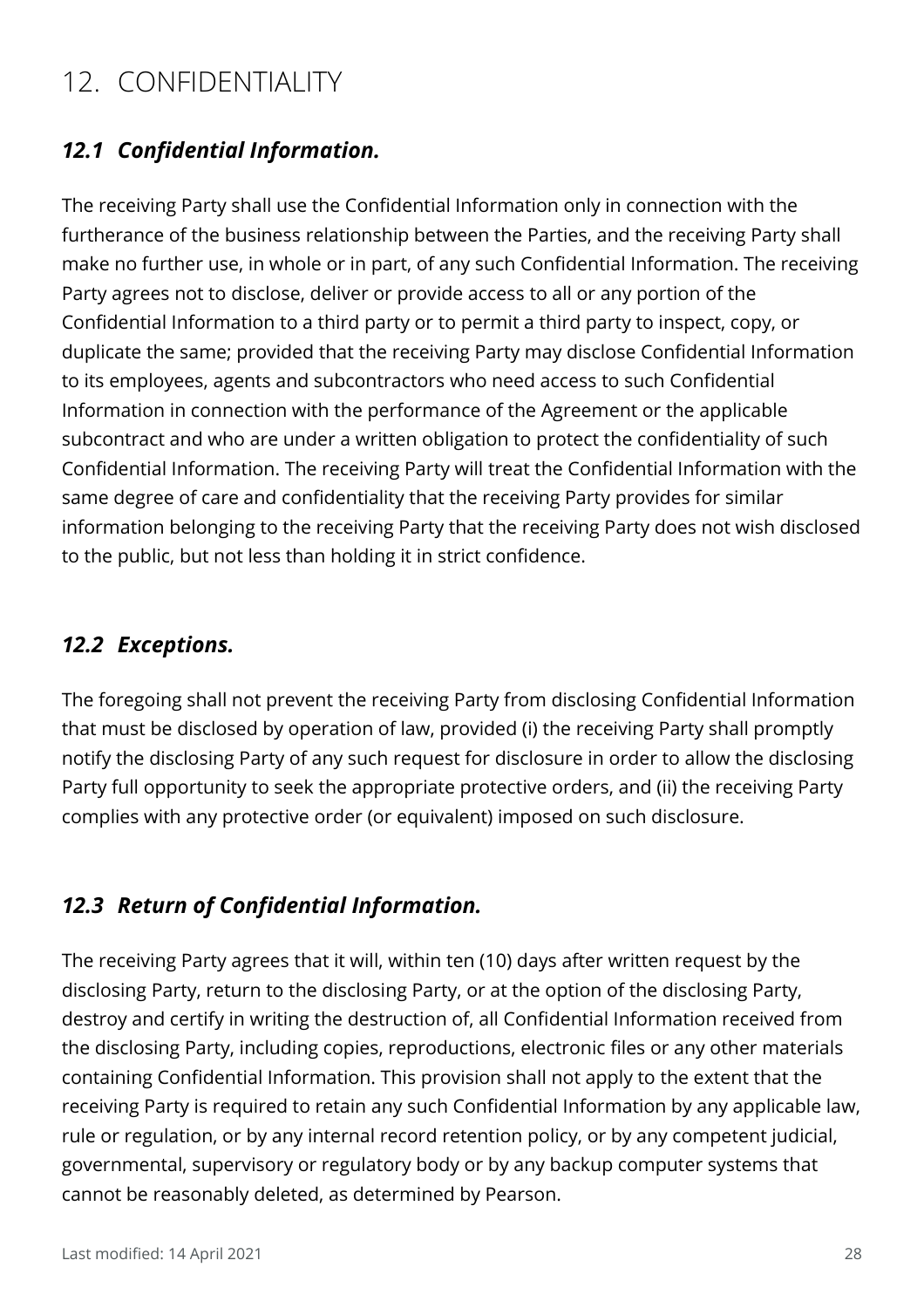### <span id="page-28-0"></span>13. INTELLECTUAL PROPERTY

#### <span id="page-28-1"></span>*13.1 Ownership of Intellectual Property.*

Customer acknowledges and agrees that Pearson or its Affiliates and/or their third party vendors are the sole owners of the LMS, the Content and Courses, and any other content or materials contained in or delivered to Customer through the LMS or otherwise in connection with the Agreement (collectively the "Pearson IP"). Except for the limited rights granted under this Agreement, the Agreement shall not constitute a license or other transfer by Pearson to Customer of any Intellectual Property rights in Pearson IP. All right, title, and interest in and to the Pearson IP, including, but not limited to, copyright, patent, trade secret, and trademark rights will remain with Pearson and its third party vendors, and Customer will use the Pearson IP only as authorised under the Agreement and will not otherwise violate any copyrights or other Intellectual Property rights of Pearson. Any attempted sublicense, assignment or transfer by Customer of any rights hereunder or in the Agreement without Pearson's prior written consent shall be void. Customer shall not remove any copyright, patent, trademark, or any other proprietary rights legends from the Pearson IP. The placement of a copyright notice on any portion of Confidential Information does not mean that such portion has been published and will not derogate any claim of trade secret or confidentiality protection for the same.

#### <span id="page-28-2"></span>*13.2 Jointly Developed Courses.*

The Parties may jointly develop one or more Courses if agreed upon in the applicable Agreement. Unless otherwise agreed by Pearson and Customer, any courses jointly developed by Pearson and Customer and all Intellectual Property rights thereto will be jointly owned by Pearson and Customer ("Joint Courses"). Either Party shall be entitled to modify and create Derivative Works of the Joint Courses. Customer agrees that any Joint Courses and their Derivative Works may be used by Customer solely in connection with the receipt of services under an applicable Agreement or as part of the curriculum provided to Customer's Students. Customer agrees that Pearson shall be entitled to copy, use, install, license, display, perform, transmit, execute, resell, print, host, distribute and otherwise commercialise the Joint Courses and their Derivative Works. Neither Party shall be required to account to the other Party for a share of the profits in connection with the authorised use of the Joint Courses and Derivative Works hereunder.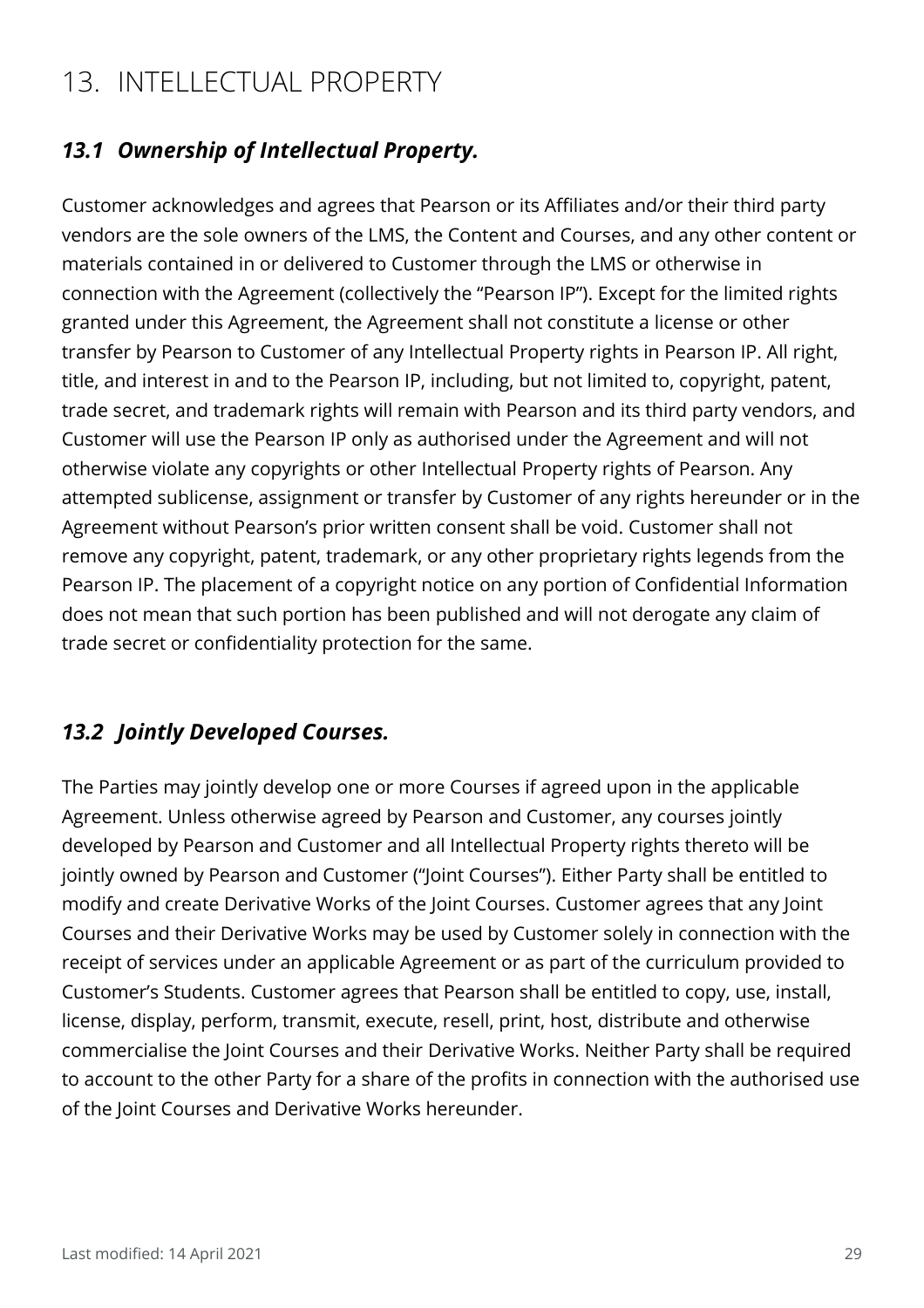#### <span id="page-29-0"></span>*13.3 Trademarks.*

Pearson and Customer each grants to the other Party during the Term a non-exclusive, non-transferable license to use the logos, trademarks, service marks and/or trade names of such Party, as specified in this Agreement (the "Licensed Marks"), but solely in connection with the receipt of services under an applicable Agreement or for purposes of marketing the use of the Educational Products and Services to Customer's Students and prospective Students in accordance with the requirements of this Agreement, and subject to any preapproval rights set forth in this Agreement. All use of the other Party's Licensed Marks shall be in accordance with any trademark usage guidelines provided by the other Party. Each Party retains all right, title and interest in and to its Licensed Marks and any related proprietary rights not expressly granted to the other Party hereunder. All goodwill attributable to the Licensed Marks will inure exclusively to the benefit of the owner of such Licensed Marks. A Party may revoke the other Party's license to the Licensed Marks upon written notice in the event the other Party breaches any of the terms of this paragraph.

#### <span id="page-29-1"></span>*13.4 Customer Funds.*

No Customer funds shall be used in the development or procurement of any tangible or intangible materials, or any aspect of the Courses, curriculum or educational materials used in connection with the Education Products and Services Pearson provides in furtherance of its obligations set forth in the Agreement. Customer funds paid to Pearson for products delivered and/or services rendered in accordance with the terms of this Agreement shall not be deemed Customer funds once such payment is received by Pearson.

#### <span id="page-29-2"></span>*13.5 Student Data.*

Student specific data, including corresponding Caretaker data, is the property of the Customer and the Student and/or Caretaker, unless and to the extent that Pearson obtains such data from a source other than Customer, including directly from Student or such Student's Caretaker as required by law. Pearson will not use any such Customer owned Student specific data for any non-Customer related purpose without obtaining the written permission of such Student or Student's Caretaker (as the case may be). Use for Customer related purposes shall include any use associated with Pearson's or its subcontractor's responsibility to provide the Educational Products and Services under this Agreement and for the purposes specified in the Privacy Policy. Pearson may freely aggregate Customer owned Student (including Caretaker) specific data for its own purposes so long as such aggregated use does not reveal identifying characteristics that would enable a third party to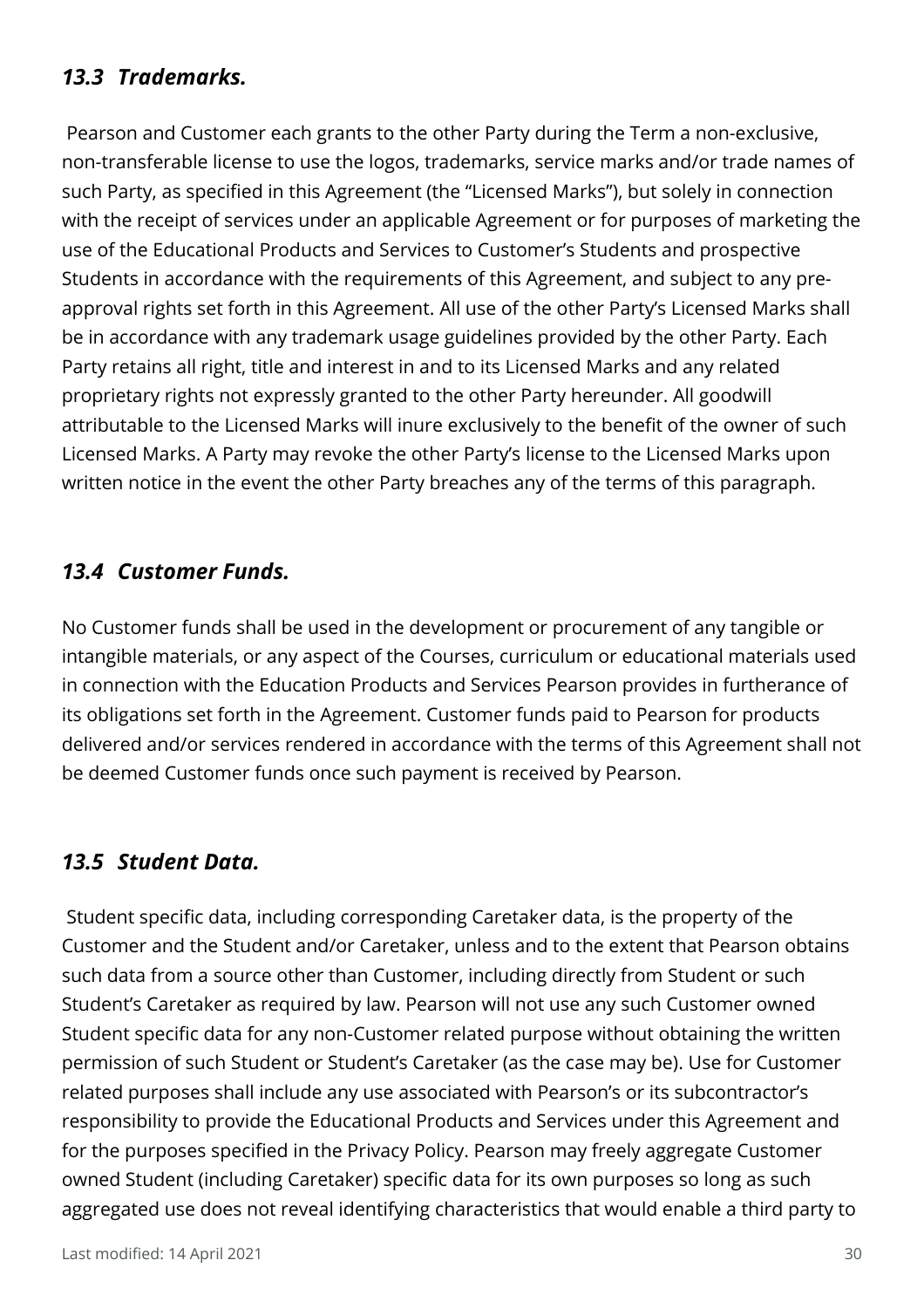determine the identity of any individual Student or Caretaker. All such aggregated data shall be the property of Pearson. Pearson may freely use all such aggregated data without the consent of Customer.

### <span id="page-30-0"></span>14. CUSTOMER REPRESENTATIONS AND WARRANTIES

Customer represents and warrants that:

- 14.1 it has full power and authority to enter into this Agreement, and to agree to all the terms and conditions contained herein, and has received all parental and other permissions required to permit Pearson to obtain and retain information (including personal information) from Authorised Users;
- 14.2 it is in compliance with all laws and regulatory requirements (which include any applicable accrediting body standards) to the extent they are binding upon it, and it possesses all required educational approvals and accreditations; and
- 14.3 only Authorised Users will access the LMS and the Content;
- 14.4 Customer and its Authorised Users will at all times use the LMS and the Content only as expressly permitted by this Agreement;
- 14.5 in the event that Customer requests that Pearson customise the interface with Customer's trade name, trademarks or logos, and/or digitise and/or encode and/or host any of Customer's content on the LMS and Pearson agrees to do so, Customer warrants that it has the full right and authority to so use and exploit any and all such trade names, trademarks, logos and content, including without limitation any and all underlying elements (the "Customer IP");
- 14..6 the Customer IP, any content, materials and/or information contributed by Authorised Users, and any revisions to the Content by Authorised Users, do not and will not contain any libellous, unlawful or infringing materials or content, will not infringe upon any party's proprietary rights, including, without limitation, statutory or common-law copyright, trademark and right of privacy, and will not violate any law, regulation or right of any kind whatsoever or give rise to any actionable claim or liability; and
- 14.7 during the Term and for a period of twelve months thereafter, Customer shall not solicit for employment, or accept services provided by, any current or former employee or independent contractor of Pearson who performed any work in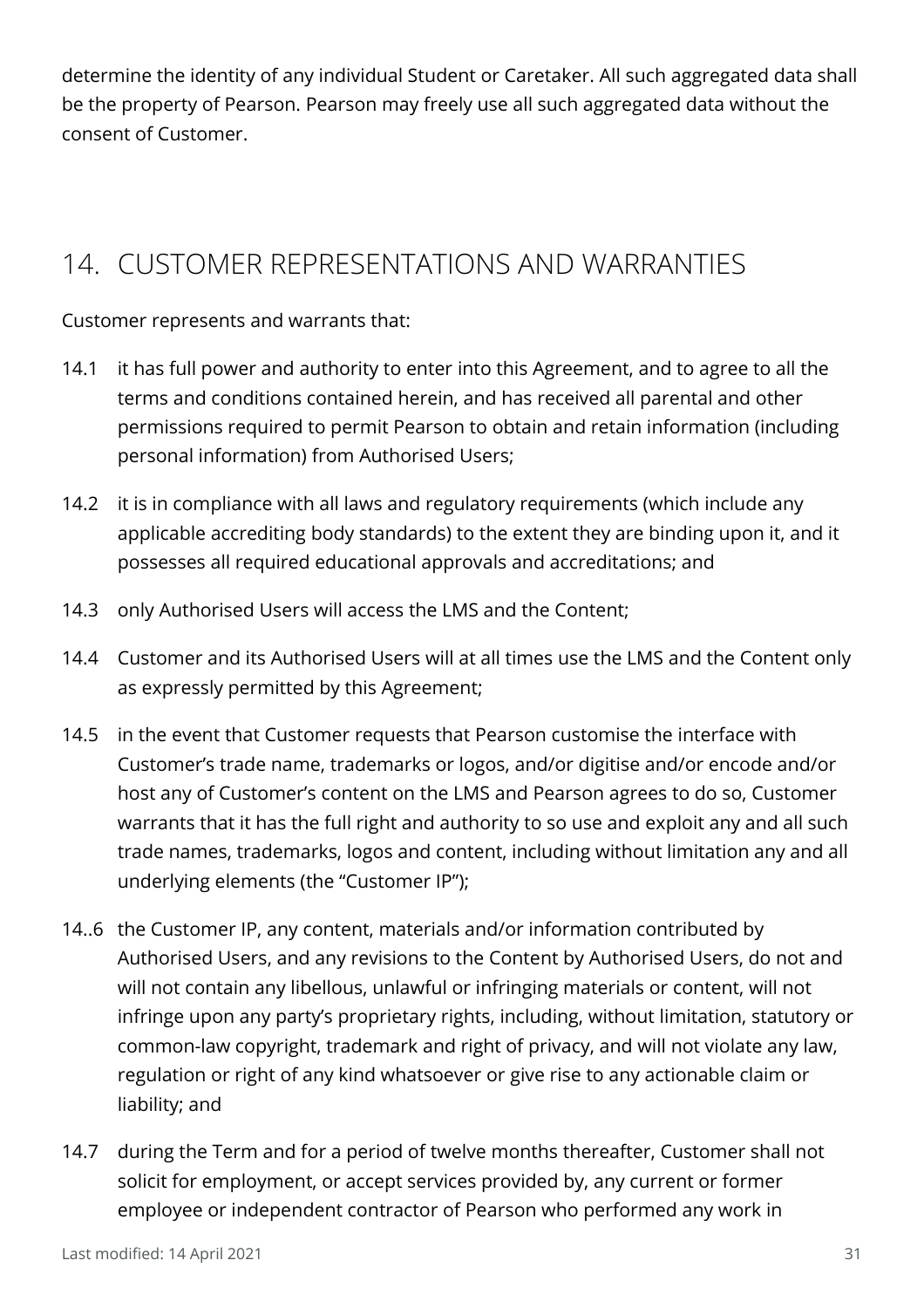connection with or related to the Services. However, this restriction does not apply to advertisements for vacant roles where such advertisements are made generally and are not specifically targeted at Pearson's personnel, or from interviewing and offering a role to any personnel who respond to any such advertisement.

### <span id="page-31-0"></span>15. PEARSON WARRANTY AND DISCLAIMER

- 15.1 Pearson warrants that any supply made by it will be made with reasonable care and skill. Customer's exclusive remedy and Pearson's sole obligation for any breach by Pearson of this warranty shall be for Pearson to (a) re-supply at no additional charge, or (b) if Pearson is unable to accomplish re-supply using commercially reasonable efforts, for Pearson to provide a full refund of the fee for such non-conforming supply.
- 15.2 Pearson makes no warranty that its platforms or systems or Customer's use of them will be uninterrupted or error-free. Except as set out in this Agreement, Pearson expressly disclaims all warranties, expressed or implied, including but not limited to any warranties of merchantability, fitness for a particular purpose, title, and noninfringement of third party rights or any present or future use, integration or compatibility with any other products or services. Pearson does not warrant that the Educational Products and Services will meet Customer's requirements. Customer acknowledges that it has relied on no warranties other than the express warranties provided in this Agreement.

### <span id="page-31-1"></span>16. INDEMNIFICATION

16.1 Customer will defend, indemnify and hold Pearson, its Affiliates, agents and content providers, and the directors, officers, shareholders, employees, agents and representatives of each of the foregoing, harmless against and from any and all liabilities, claims, suits, losses, damages, costs, fees and expenses (including reasonable legal fees) brought against or incurred by Pearson that arise from or relate to: (i) any violation by Customer and/or its Authorised Users of this Agreement or the Terms of Use; (ii) any downloading of the Content except as authorised in this Agreement; (iii) any modification or editing made to any portion of the Content; (iv) the use of any portion of the Content with products or services not supplied by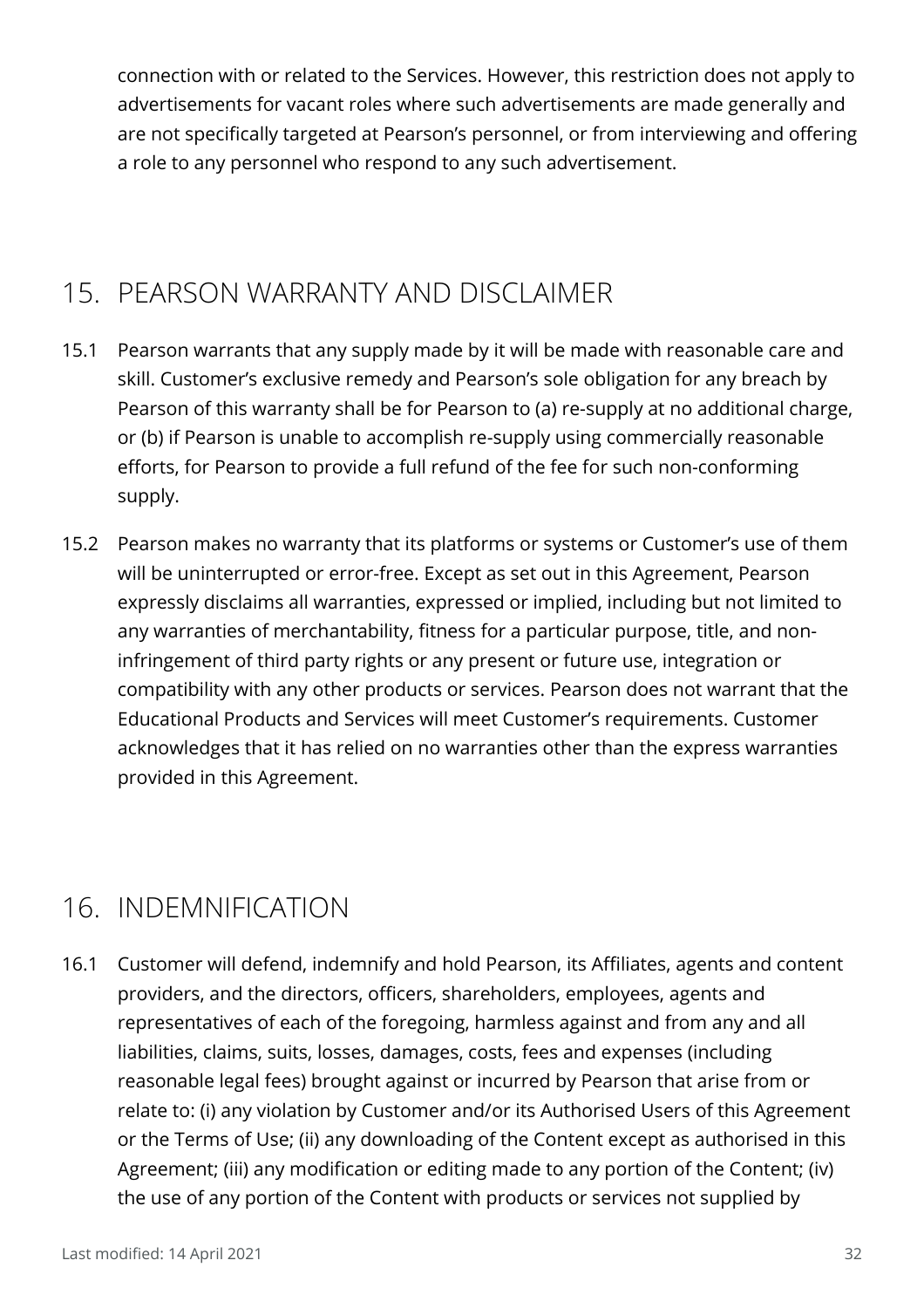Pearson; or (v) the negligence or wilful misconduct of Customer, its employees or contractors, agents or the Authorised Users.

16.2 Subject to clause 17, Pearson will defend, indemnify and hold Customer, its officers, directors, employees and agents harmless from and against any and all liabilities, claims, suits, losses, damages, costs, fees and expenses (including reasonable legal fees) brought against or incurred by Customer that solely arise from or solely relate to: (i) a material breach by Pearson of its obligations or warranties (subject to the disclaimer provided for in clause 15) under this Agreement, or (ii) the negligence or wilful misconduct of Pearson or any of its employees, contractors and agents.

### <span id="page-32-0"></span>17. LIMITATION OF LIABILITY

- 17.1 Pearson shall not be liable for any loss of data, loss of profit or wasted management time whether they are direct or indirect damages, and Pearson shall not be liable for any special, indirect, consequential or incidental damages (including damages for loss of use) arising from the Agreement, in tort or otherwise from the Customer's (or its Students') use of or inability to use the Educational Products and Services, or from any action taken (or refrained from being taken) as a result of using the Educational Products and Services.
- 17.2 The Customer acknowledges that Pearson has no liability for any loss, claim or damage suffered by or made against the Customer or its Students as a result of any unauthorised access to the Educational Products and Services or breach by any of the Customer, its Students or any other parties of the terms of this Agreement.
- 17.3 In any event and except for the circumstances set out in clause 17.4, Pearson's liability to the Customer in respect of any claim for breach of this Agreement, negligence or otherwise in relation to the Services shall be limited to the total fees paid or payable to Pearson by the Customer during the 12 months preceding the cause of action.
- 17.4 Nothing will limit either party's liability for death or personal injury caused by its negligence, or for fraud, fraudulent misrepresentation, or for any other liability that cannot be excluded or limited under applicable law. Clauses 17.1, 17.2 and 17.3 shall not apply in these circumstances.
- 17.5 The Customer shall promptly inform Pearson in the event of any claim by a third party received by the Customer in relation to the Educational Products and Services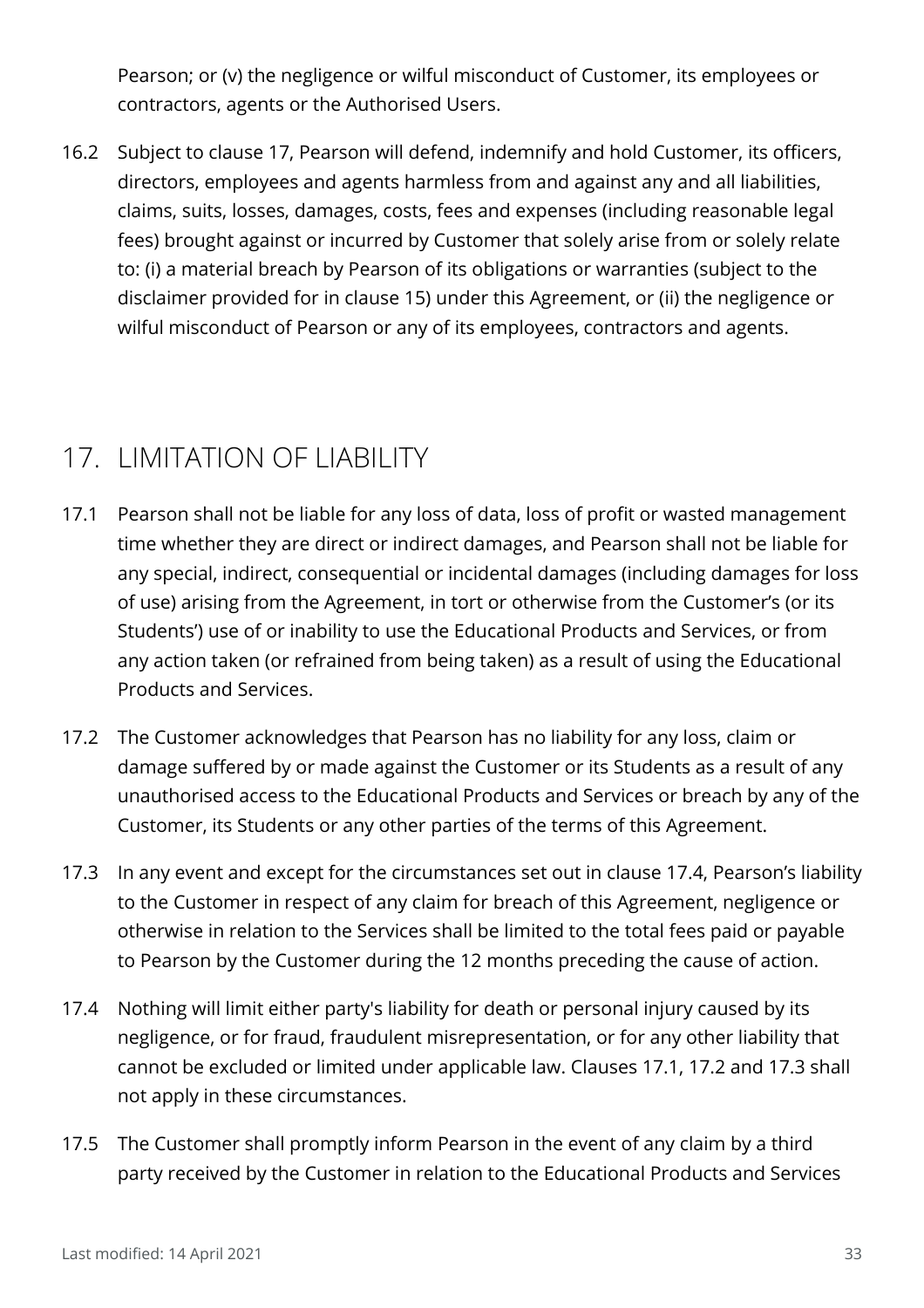and the Customer shall comply with Pearson's reasonable requests in relation to such claim.

### <span id="page-33-0"></span>18. INSURANCE

Each Party will maintain and keep in force no less than the amounts of insurance as are reasonable to cover insurable risks associated with operations under the Agreement in minimum amounts required by law or customary for that Party's business.

### <span id="page-33-1"></span>19. SPECIAL POPULATIONS PRODUCT

At all times during and after Pearson's provision of any services related to special education, the Customer shall remain responsible for the delivery of education to the Students and for the provision of Special Education Services, including but not limited to satisfying the requirements of any applicable law. Pearson does not assume any liability and specifically disclaims any and all liability with respect to the Customer's provision of Special Education Services to its students.

### <span id="page-33-2"></span>20. GENERAL PROVISIONS

#### <span id="page-33-3"></span>*20.1 Notices.*

Any notice or other information required or authorised by this Agreement should be in writing and sent by registered or certified post, return receipt requested, or recognised courier service (with proof of delivery) to the other party. Notices shall be addressed as follows, or to such other address as may be notified in writing by either party:

- If to Pearson: to the correspondence address identified on the Term Sheet with a courtesy copy to: VP Legal UK, Legal Department, Pearson, 80 Strand, London WC2R 0RL.
- If to Customer: To the address identified on the Term Sheet.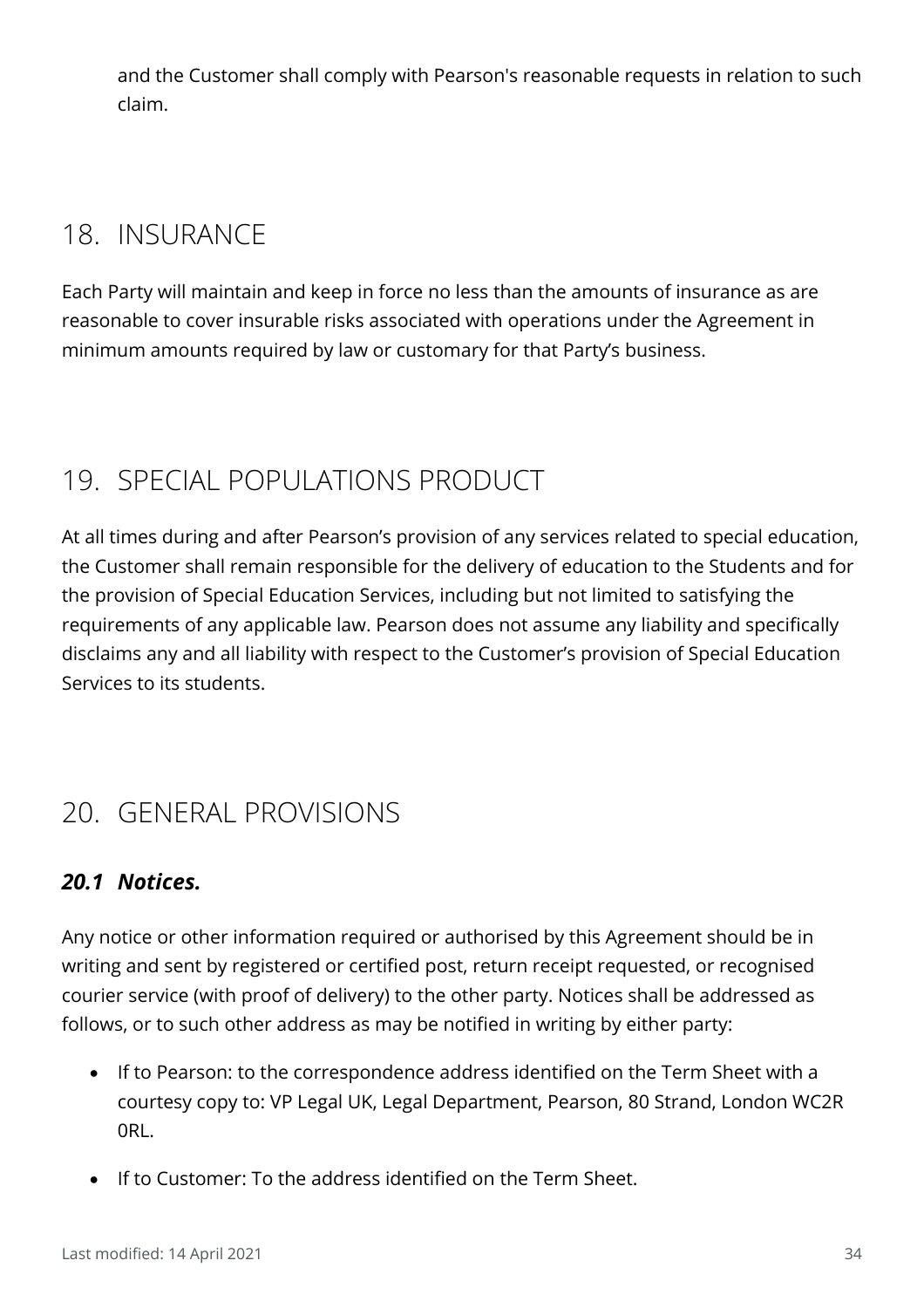Any notice or other information given by registered or certified post shall be deemed to have been delivered on the second Business Day after posting. Any notice or other information sent by email transmission shall be deemed to have been duly sent on the date of transmission (or the next business day in the UK if sent on a non-Business Day), provided that a confirming copy is sent by certified or registered post or recognised courier service (with proof of delivery) to the other party at the address set out at the beginning of this Agreement, within 24 hours after transmission.

#### <span id="page-34-0"></span>*20.2 Independent contractors.*

The relationship of the Parties established by the Agreement is that of independent contractors, and not an employment, agency, partnership, franchise, joint venture or any other such relationship. Each of the Parties shall conduct its respective business at its own initiative, responsibility and expense and shall have no authority to incur any obligations on behalf of the other party to the Agreement.

#### <span id="page-34-1"></span>*20.3 Assignment.*

The Customer may not assign or transfer its rights or obligations under this Agreement without Pearson's prior express written consent. Pearson may at any time assign or transfer its rights and obligations under this Agreement to any third party.

#### <span id="page-34-2"></span>*20.4 Entire Agreement.*

This Agreement and any other documents appended to it set forth the entire agreement between the Parties and supersede any prior written or oral agreement between them with respect to the subject matter of this Agreement.

#### <span id="page-34-3"></span>*20.5 Variation.*

Any amendment or variation to this Agreement must be in writing and signed by both Parties.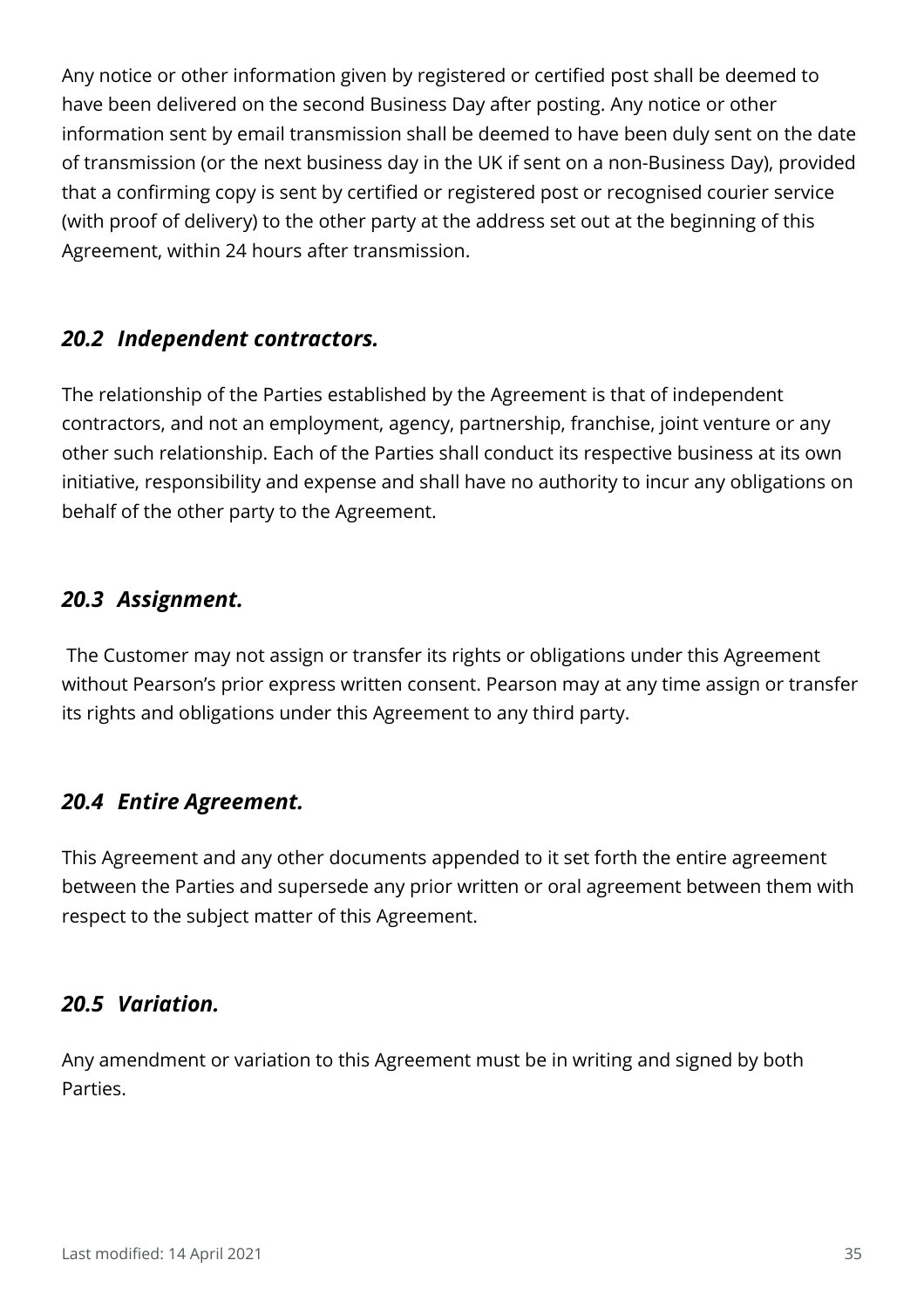#### <span id="page-35-0"></span>*20.6 Severance.*

If any provision of this Agreement is found to be invalid by any court having competent jurisdiction, the invalidity of that provision will not affect the validity of the remaining provisions of this Agreement which shall remain in full force and effect.

#### <span id="page-35-1"></span>*20.7 Third party rights.*

No person other than a company within the direct or indirect ownership or control of Pearson plc who is not a party to this agreement shall have any rights under the Contracts (Rights of Third Parties) Act 1999 to enforce any provision.

#### <span id="page-35-2"></span>*20.8 Waiver.*

No failure or delay by a party to exercise any right or remedy provided under this Agreement or by law shall constitute a waiver of that or any other right or remedy, nor shall it prevent or restrict the further exercise of that or any other right or remedy. No single or partial exercise of such right or remedy shall prevent or restrict the further exercise of that or any other right or remedy.

#### <span id="page-35-3"></span>*20.9 Governing law.*

This Agreement and any dispute or claim arising out of or in connection with it or its subject matter or formation (including non-contractual disputes or claims) shall be governed by and construed in accordance with the law of England and Wales.

#### <span id="page-35-4"></span>*20.10Jurisdiction.*

Each party irrevocably agrees that the courts of England and Wales shall have exclusive jurisdiction to settle any dispute or claim arising out of or in connection with this Agreement or its subject matter or formation (including non-contractual disputes or claims).

#### <span id="page-35-5"></span>*20.11Force Majeure.*

Pearson will not be liable for any failure or delay in performing its obligations under this Agreement to the extent that the failure or delay is the result of any cause or circumstance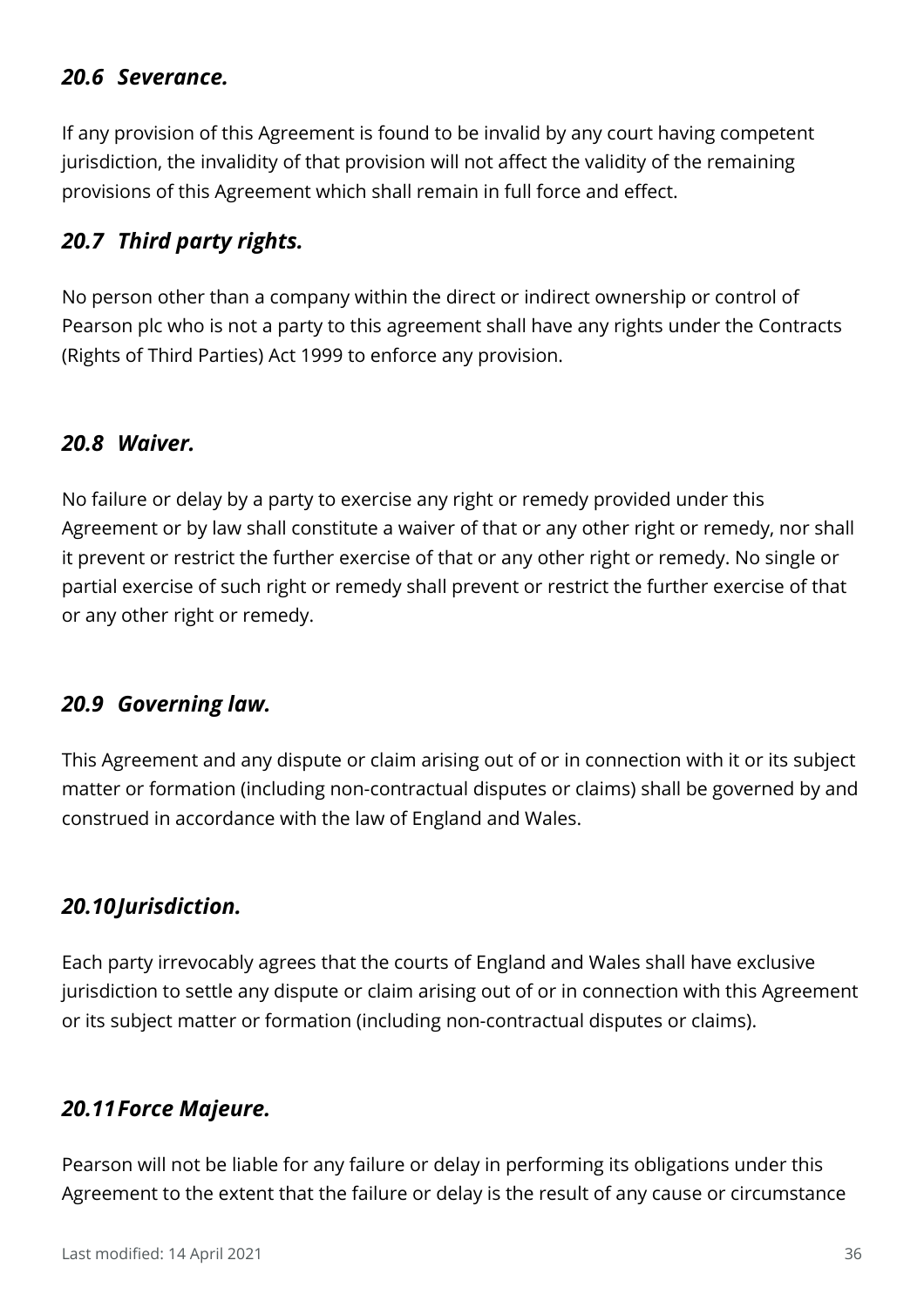beyond its reasonable control including but in no way limited to fire, war, acts of God, power outages, internet failures, security breaches, malicious hacks, changes in law and/or regulation, labour disputes, failures in the supply chain, "Force Majeure". Pearson may terminate the Agreement and discontinue the Education Programme in the event of a Force Majeure.

#### <span id="page-36-0"></span>*20.12Publicity.*

Neither Party will issue any press releases or other public information about the existence of or specific details regarding the Agreement without the prior written consent of the other Party. However, Customer agrees that Pearson may make reference to its business relationship with Customer in Pearson's marketing or sales materials.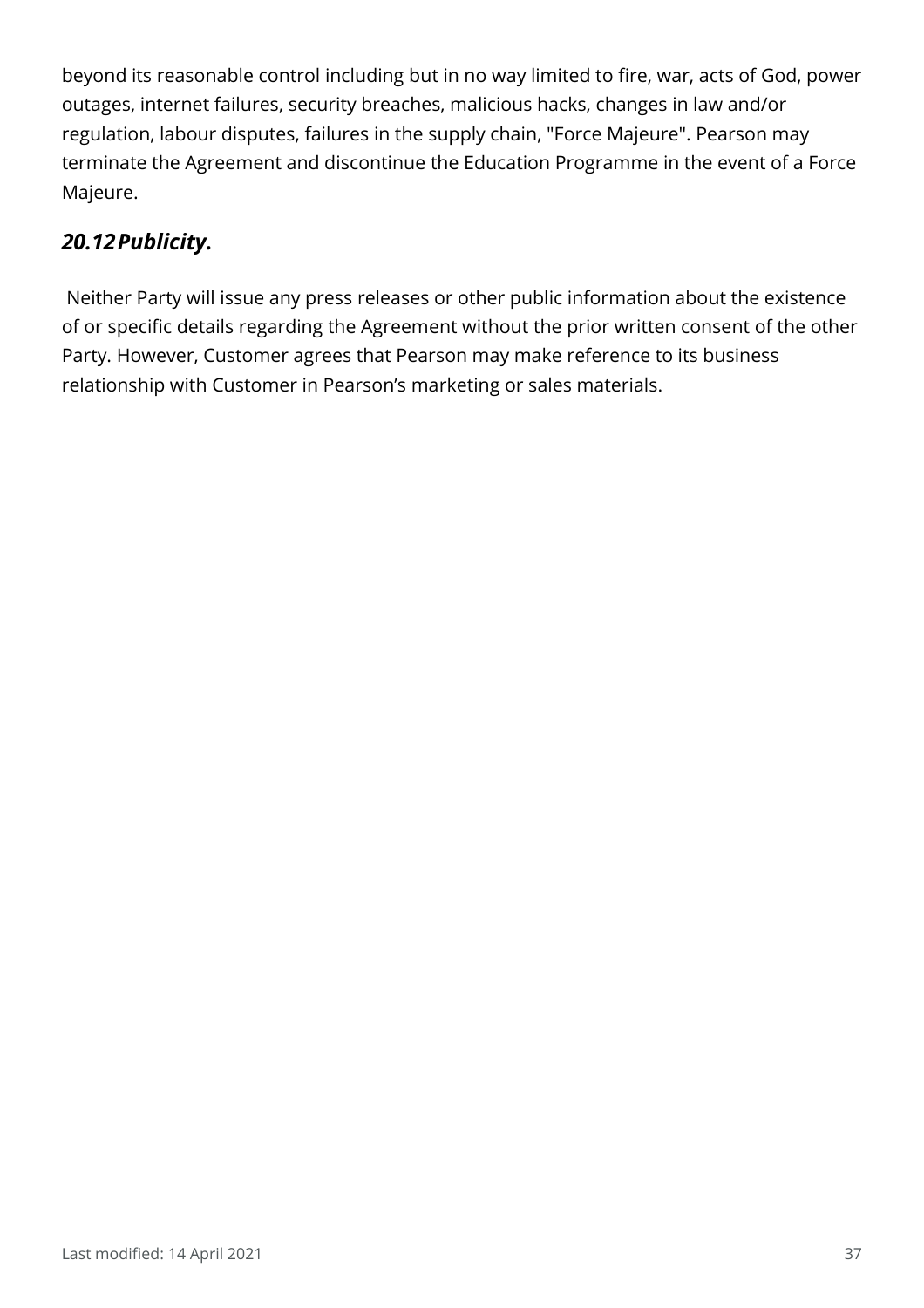### <span id="page-37-0"></span>Pearson Platform & Content Schedule

If the Term Sheet indicates that this Schedule applies, then the provisions included in this Schedule shall be deemed to be incorporated in the Agreement. Unless provided otherwise all capitalised terms shall have the meanings given to them in the Agreement.

#### <span id="page-37-1"></span>*Instructional Support*

Customer shall have sole responsibility to teach the Courses and to provide any other necessary support to the Students.

#### <span id="page-37-2"></span>*Enrolment adjustments*

If the Customer desires a substantial increase in Student enrolments at any one time, or if there is an event of a national or regional scale that causes a sudden surge in enrolments, including Customer's enrolments, the Parties will revise the Term Sheet accordingly. Customer acknowledges that it may take up to two weeks for Pearson to provide full access to the LMS to such Students for the purpose of utilising the Products and Services, or the Students may not experience all aspects of the Products and Services immediately, until such time as adequate staffing is in place.

The Customer may remove a maximum of 10% of Students from a Course at the beginning of each Academic Year and the fees payable will be reduced accordingly.

#### <span id="page-37-3"></span>*Customer branding*

Pearson shall provide an individual Customer-branded instance of the LMS if requested to do so by the Customer and subject to the following conditions:

- 1. The Customer shall place a minimum order of £1,000 per Academic Year.
- 2. The Customer shall return the order form to Pearson on or before 30 June to allow Pearson to set up the Customer-branded LMS in time for a September start.

#### <span id="page-37-4"></span>*Payment*

Fees for the Services will be payable on an annual basis, due at the beginning of each Academic Year. All fees are non-refundable.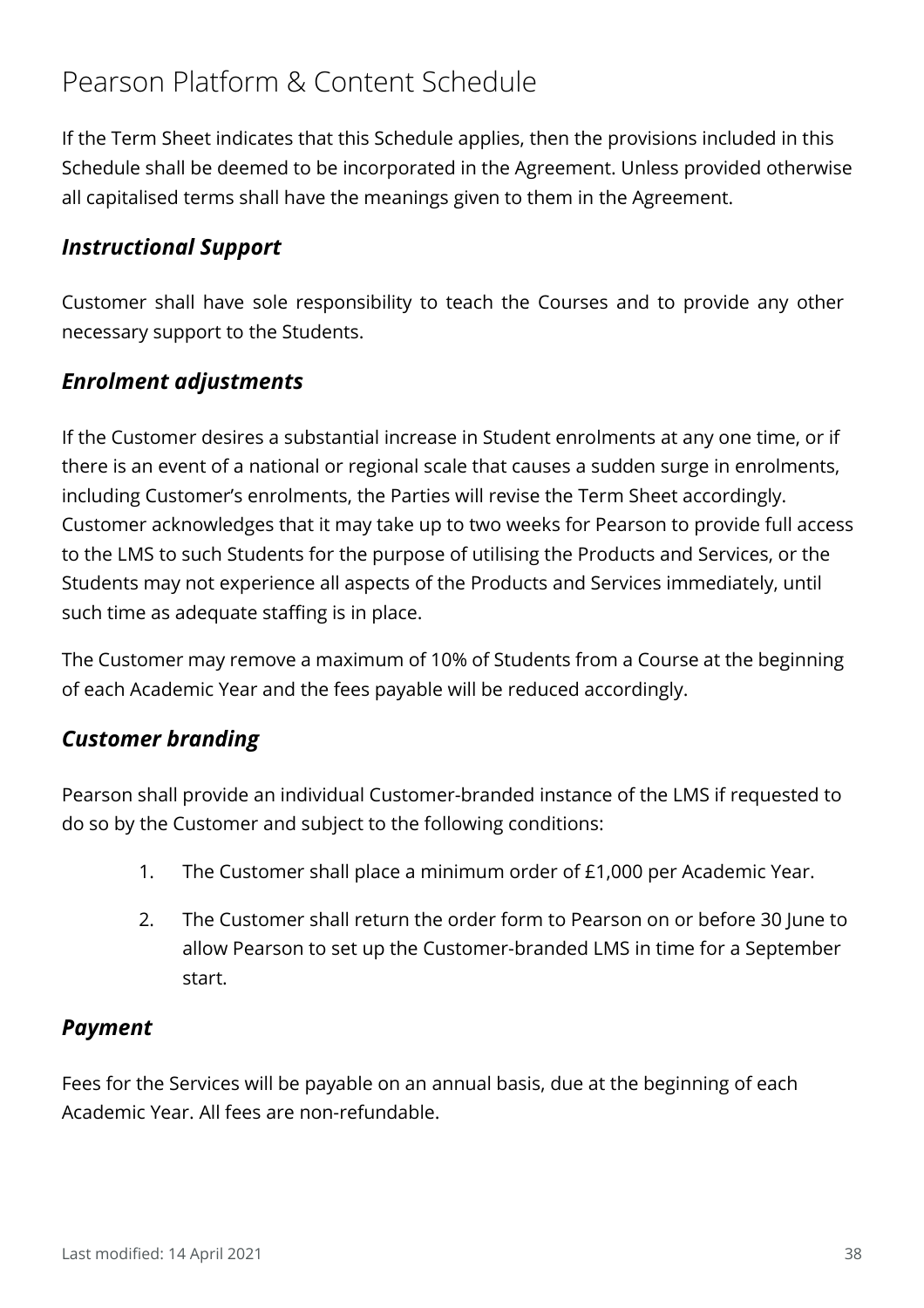#### <span id="page-38-0"></span>*Termination*

Either Party may terminate this Agreement to the end of any Academic Year by providing written notice to the other party at least 60 days' prior to the end of that Academic Year.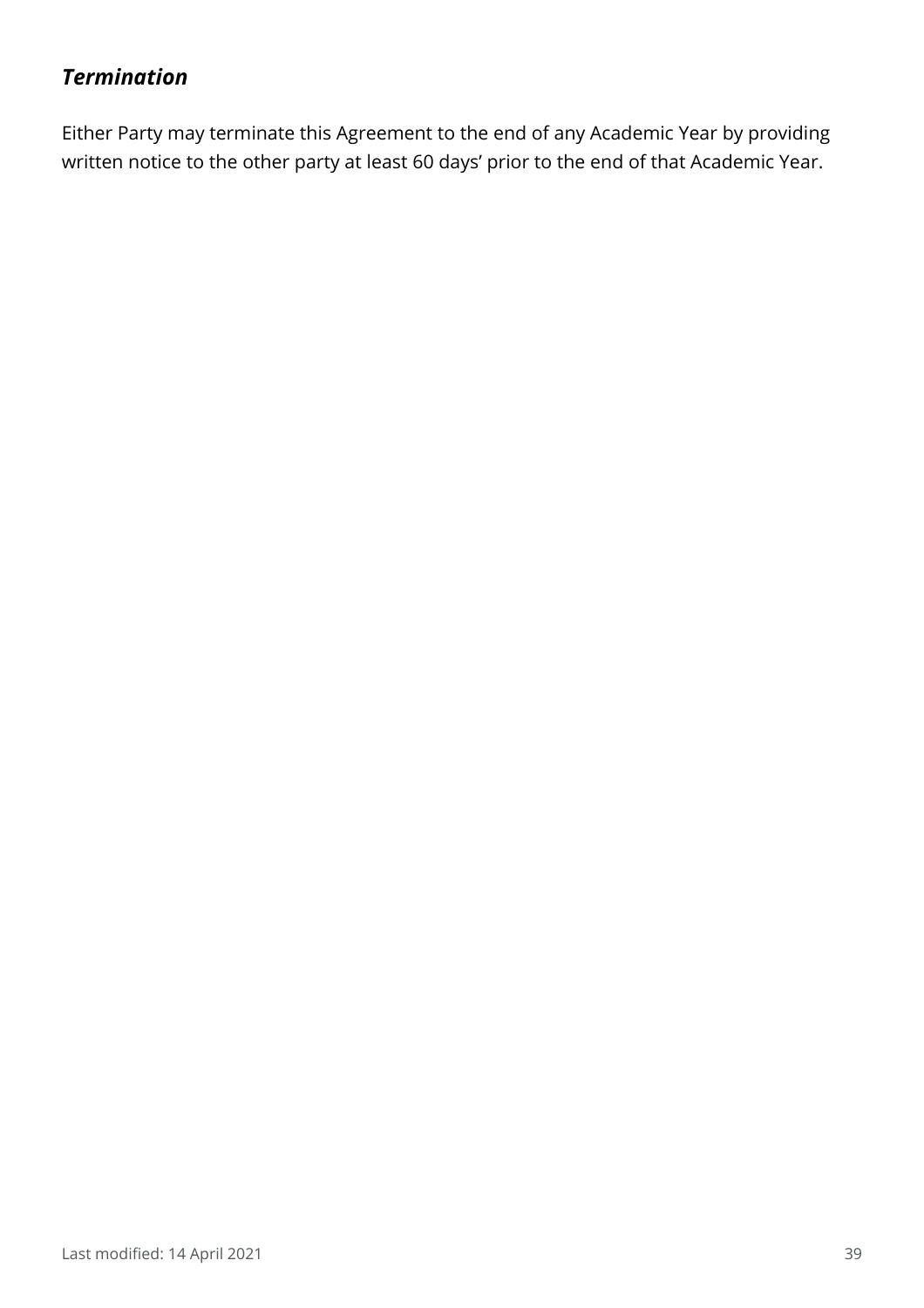### <span id="page-39-0"></span>Pearson Platform, Content & Teachers Schedule

If the Term Sheet indicates that this Schedule applies, then the provisions included in this Schedule shall be deemed to be incorporated in the Agreement. Unless provided otherwise all capitalised terms shall have the meanings given to them in the Agreement.

#### <span id="page-39-1"></span>*Instructional Support*

Pearson will provide Pearson Teachers to teach the Courses. Access to Courses taught by Pearson Teachers shall be through POA, and Pearson will, if requested by Customer, implement Course completion requirements consistent with POA to enable the ability for the Customer to transfer credits earned. In addition, when Customer elects to use Pearson Teachers, Pearson will provide a credentialed, certified teacher (per above) to provide student- and teacher-initiated direct instruction to one student in one course for an academic year. The Pearson Teacher acts as the teacher of record, responds to studentinitiated chat, email, and telephone calls; grade assignments and assigns final grade; and moderate discussion boards.

Pearson will not provide additional human resources related to Special Education.

#### <span id="page-39-2"></span>*Enrolment adjustments*

If the Customer desires a substantial increase in Student enrolments at any one time, or if there is an event of a national or regional scale that causes a sudden surge in enrolments, including Customer's enrolments, the Parties will revise the Term Sheet accordingly. Customer acknowledges that it may take up to two weeks for Pearson to provide full access to the LMS to such Students for the purpose of utilising the Products and Services, or the Students may not experience all aspects of the Products and Services immediately, until such time as adequate staffing is in place.

The Customer may remove a maximum of 10% of Students from a Course each term. Fees for such Students that are paid or payable for the then-current and any previous terms will not be refundable. If the Customer removes more than 10% of Students for a Course in any one term, the Customer will be liable for 50% of the subsequent term's fees, relating to such Students above the 10% maximum.

#### <span id="page-39-3"></span>*Customer branding*

Pearson shall provide an individual Customer-branded instance of the LMS if requested to do so by the Customer and subject to the following conditions: